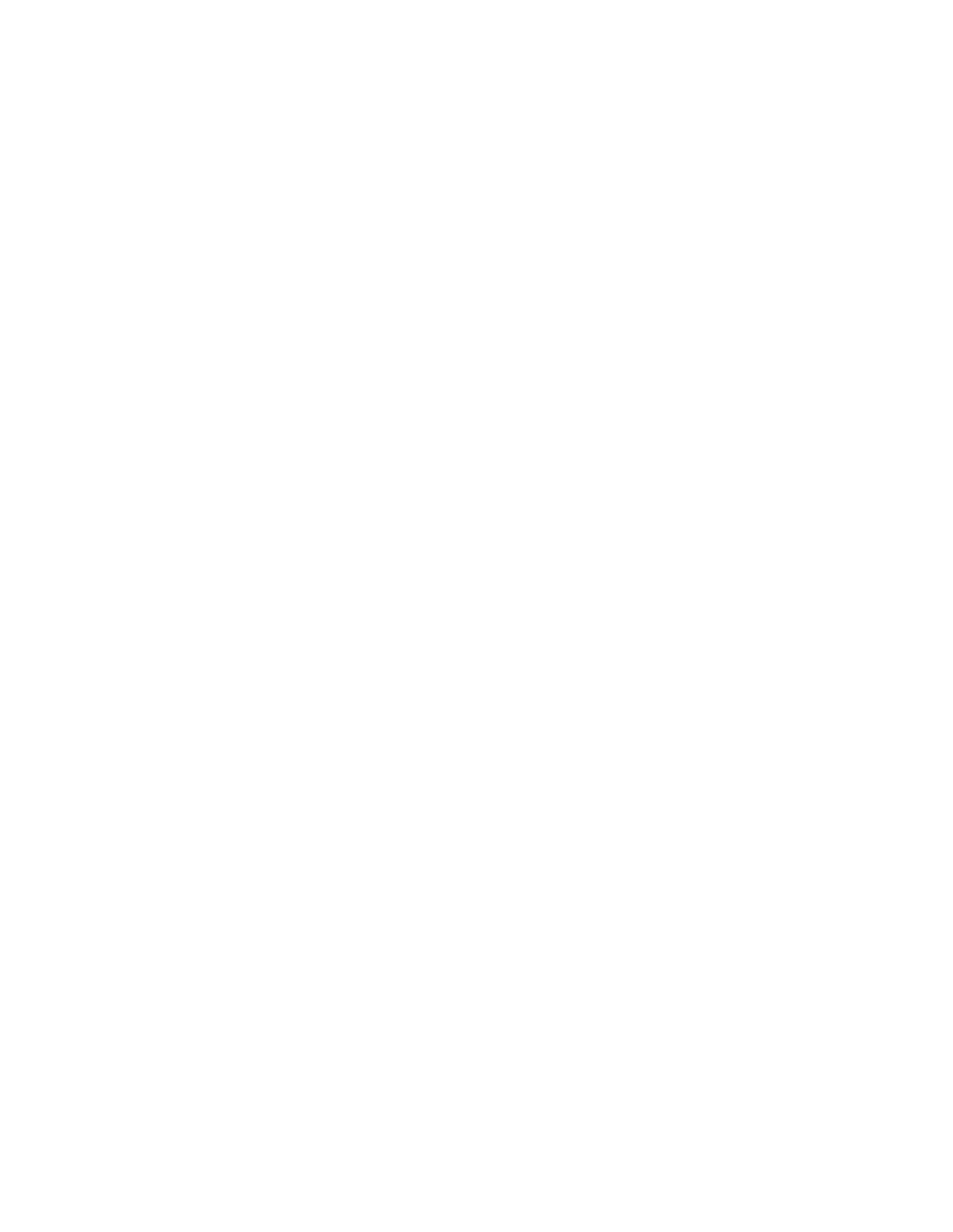My fellow New Yorkers:

On Earth Day this year, Mayor Bloomberg unveiled a broad and ambitious plan to make New York "the first environmentally sustainable 21<sup>st</sup> Century city." Like many New Yorkers who have long advocated for innovative, long-term solutions to the environmental, transportation, and development problems we face, I am encouraged that the Mayor is rising to meet the challenge head-on. With the city expected to gain approximately 1 million new residents by 2030, action is not only advisable — it is necessary.

A plan, however — even one as far reaching as the Mayor's — is just a first step. For the 127 proposals in plaNYC to be realized in a timely and effective manner, the administration will have to work together with elected officials, experts, and advocates to develop strategies for implementation and to engage New Yorkers in a discussion of how the proposal will affect their lives.

The purpose of this compilation of articles is to facilitate a dialogue among the administration, advocates for environmentally sustainable urban planning, and the people of New York City. In the pages that follow, you will find expert opinions on several key aspects of plaNYC:

 **Transportation Alternatives** on curbside parking and bicycle and pedestrian street safety

 **Andrew Albert** on expanding subway capacity

**Dr. Robert E. Paaswell** on traffic congestion and congestion pricing

 **New York Climate Rescue** on energy issues and global warming

**Sustainable South Bronx** on brownfield cleanup and local water quality

 **New Yorkers for Parks** on park and street tree maintenance

 **Hilary Baum** on sustainable food systems

 **The Cloud Institute for Sustainability Education** on environmental education in city schools

 **Nature Network** on continuing discussions around wildlife habitat and waterfront development issues

**Tom Angotti** on community-based land use and environmental planning

 **The Association for Neighborhood and Housing Development** on affordable housing

My hope is that these individuals and groups will be joined by many others in an ongoing conversation about how plaNYC can be improved and implemented over the years. For our city to become truly sustainable, we will need a plan that addresses workforce development, public benefits, education, and care for seniors and the disabled. New Yorkers in all five boroughs and every walk of life deserve a safer, healthier, more livable city. We all share the responsibility of meeting this goal by the year 2030.

### **Betsy Gotbaum**

Public Advocate for the City of New York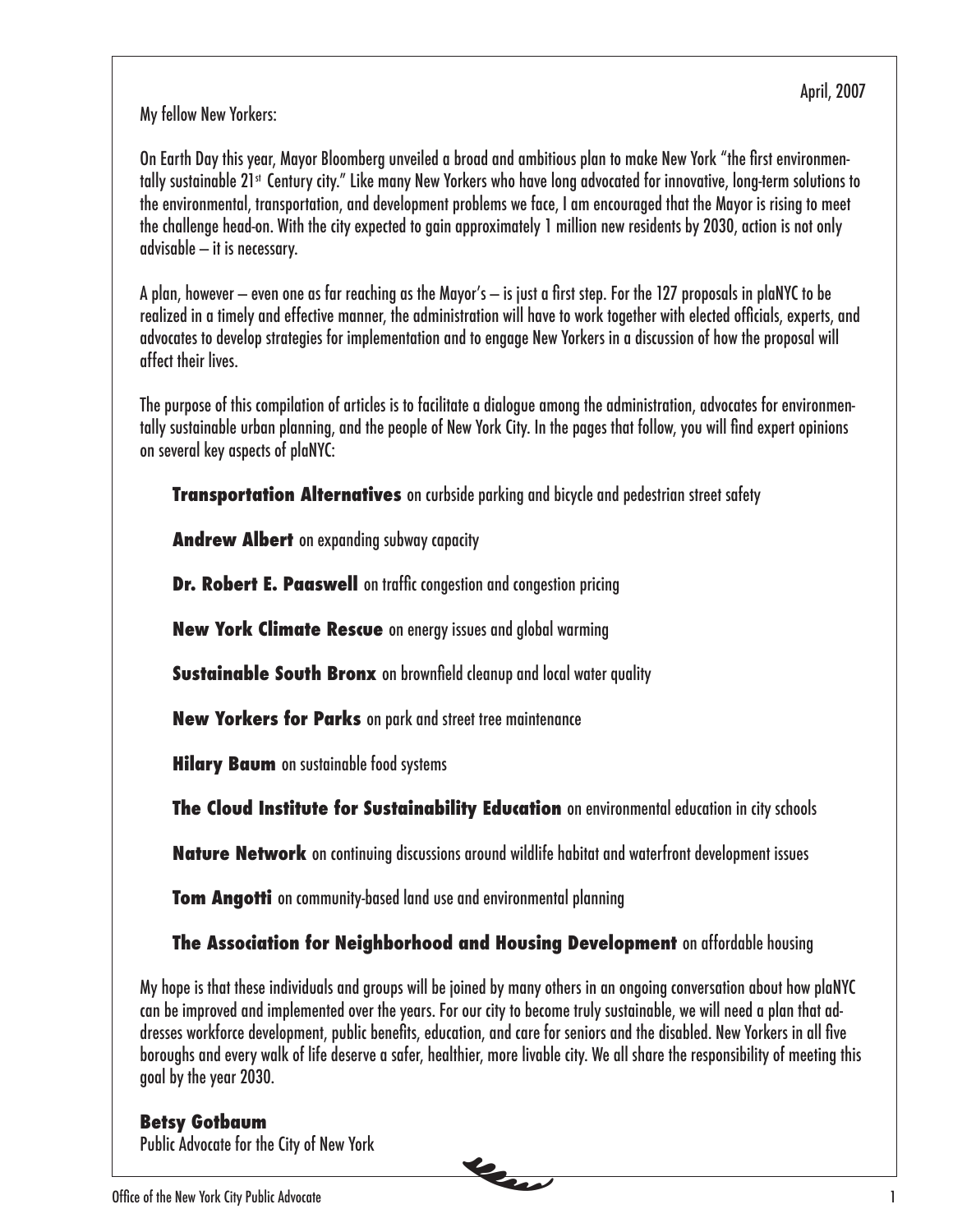### **Prepared By:**

Laurel Tumarkin Director of Policy and Research

Daniel Browne Deputy Director of Policy and Research

Philip Silva Policy Research Associate

The opinions contained herein are not necessarily the opinions of the Office of the Public Advocate. Nor do they necessarily reflect the opinions of all of the contributing individuals or organizations.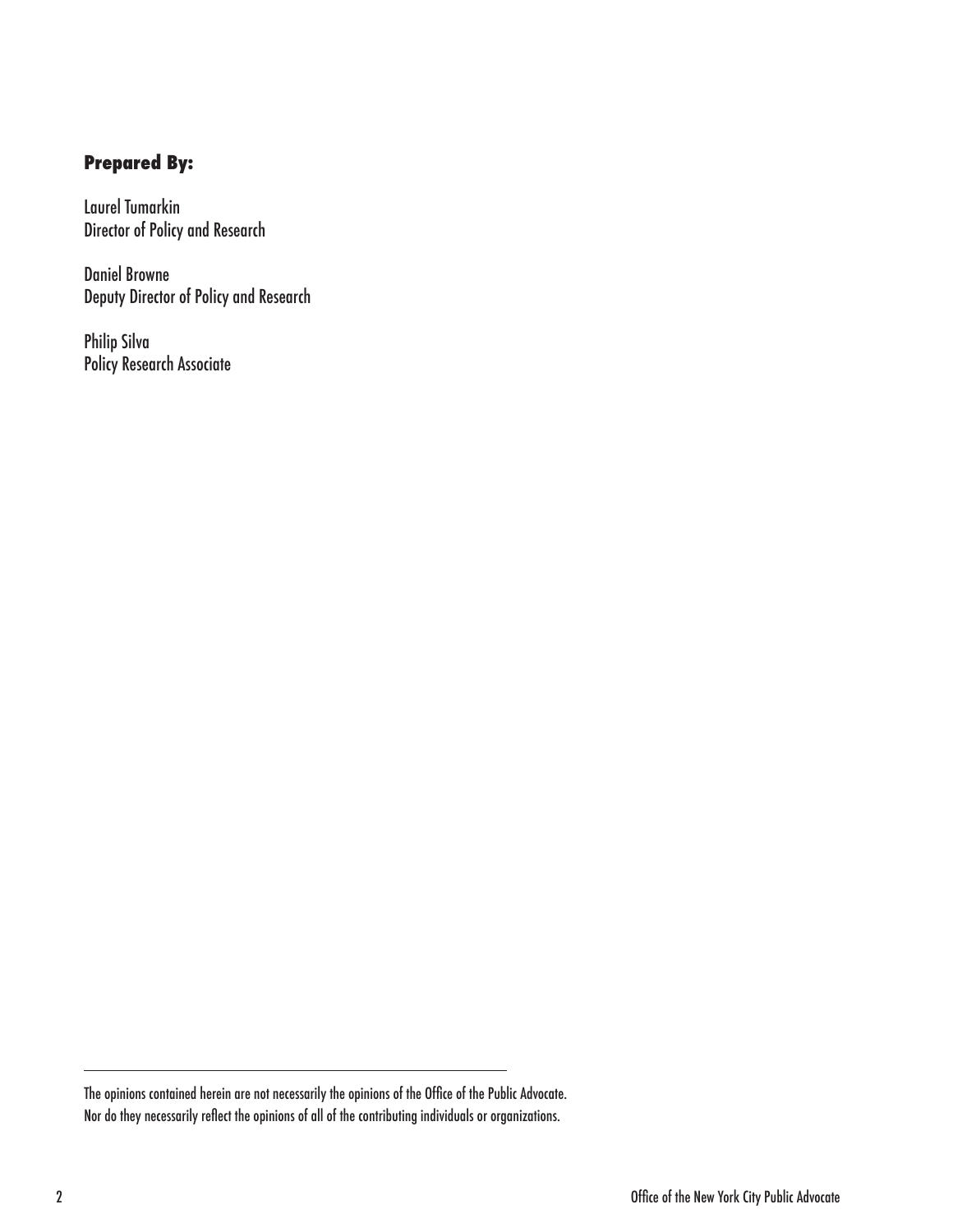# Open up NYC streets for pedestrians, cyclists, & buses

Transportation Alternatives

Transportation Alternatives, a 5500-member, NYC-area non-profit citizens group, was founded in 1973 during the explosion of environmental consciousness that also produced the Clean Air and Clean Water Acts and the Environmental Protection Agency. TA seeks to change New York City's transportation priorities to encourage and increase non-polluting, quiet, cityfriendly travel and decrese — not ban — private car use.



 If you think our transit system needs expanding or our streets need fewer cars, then there is a lot to love about the 16 "green" transportation initiatives in the mayor's *plaNYC: A Greener, Greater New York.* 

 While many specifics have yet to be announced, the plan includes solid outlines for an \$8 London-style congestion pricing system; \$50 billion in transit improvements; and better bicycling, walking, and ferry services.

 Even for the 5 percent of outer-borough workers who now drive to Manhattan, there is a lot to like. Drivers' transit options are only going to get better, and everyone will benefit from cleaner air and thinner traffic.

 In the transportation world, it is a widely known (if seldom acted upon) fact that cars are toxic to dense cities. Car drivers consume 10 times more valuable street space than commuters traveling by bus, bicycles, or on foot. The city also faces an influx of 1 million more residents by 2030, along with an estimated 83 percent increase in truck traffic by 2020 over 1998 levels. And major development projects, such as Atlantic Yards, are also poised to unleash a torrent of transportation demand. All this being true, the mayor should instruct his new Department of Transportation commissioner to waste no time in advancing completion dates for the less capital-intensive aspects of the plan, which cede more street space and priority to bus riders, pedestrians, and bicyclists. Things that can be done quickly include: adding express bus lanes; increasing pedestrian crossing times; and transforming more parking spaces into wider sidewalks and bike lanes. The necessity of carbon reduction only adds to this urgency.

Major funding for the plan's linchpin  $-$  a \$50 billion laundry list of transit improvements — depends on \$500 million in annual revenue expected from the Manhattan congestion charge. Therein lies the plan's potential undoing. For the congestion charge to become a reality, it first must gain the approval of a gauntlet of state legislators who, with a nudge from the powerful parking and automobile lobbies, could easily block it.

 If Mayor Bloomberg and Deputy Mayor Dan Doctoroff want to ensure the security of their green transportation legacy, they should pursue a green transportation solution that is conspicuously absent from their plan. This solution could at once relieve traffic congestion citywide, raise much-needed revenue for street improvements, and be implemented without the approval of the state legislature. The solution? A citywide increase in the price of curbside parking.

 Last year, the press reported that most Manhattan-bound drivers drive out of choice, not necessity. A more recent study by Schaller Consulting uncovered the reason why: most drivers do not pay for parking. As any transportation expert will tell you, the carrot of free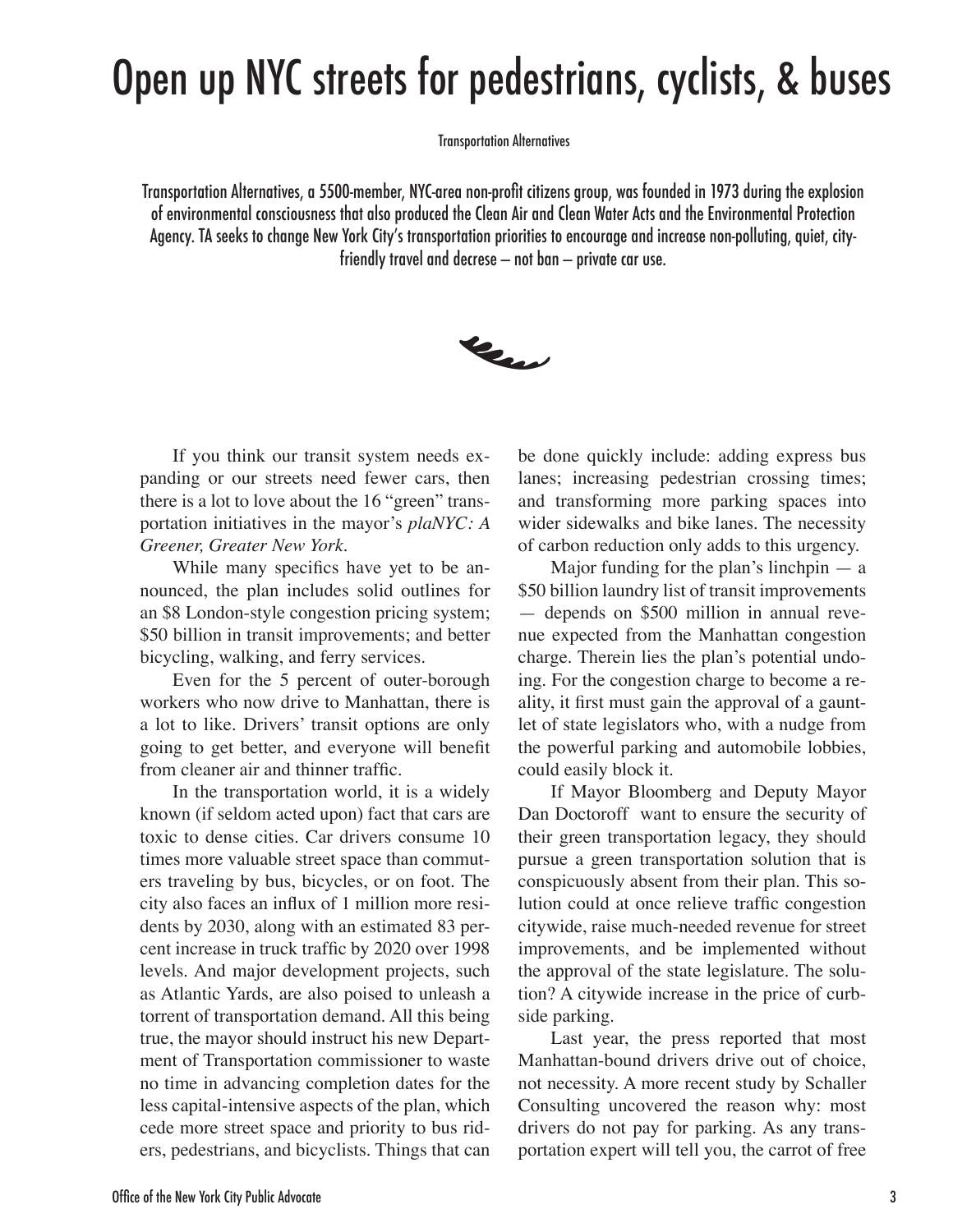parking is too irresistible for drivers to refuse, even when they have decent transit options.

 Government workers have coveted (and often counterfeit) parking placards. All drivers have access to a bounty of free and \$1.50-perhour spaces, even if they have to circle the block for 40 minutes to find a vacant one. Because the under-priced curbs are at or near saturation, cruising for parking spaces accounts for up to 45 percent of all traffic on city streets.

 By increasing metered parking to a level that frees up vacancy and reduces cruising for parking spaces, by charging residents for preferential parking on public streets and by cleaning up the rampant misuse and abuse of city-issued parking permits, Mayor Bloomberg could redress a root cause of traffic congestion while generating a windfall to fund street improvements.

 Mayor Bloomberg and Deputy Mayor Doctoroff deserve a lot of credit for mounting a coordinated attack on the big plagues of the 21st Century city: traffic congestion, climate change, and increasing population. That their plan manages to wed the audacity of Robert Moses with the pedestrian populism of Jane Jacobs makes it all the more impressive.

 With a new generation of street and transit improvements funded by congestion pricing, Bloomberg and Doctoroff are poised to move mountains, if only they can move Albany. As a hedge, they should tackle what they can clearly control: New York City's broken parking poli $cy.$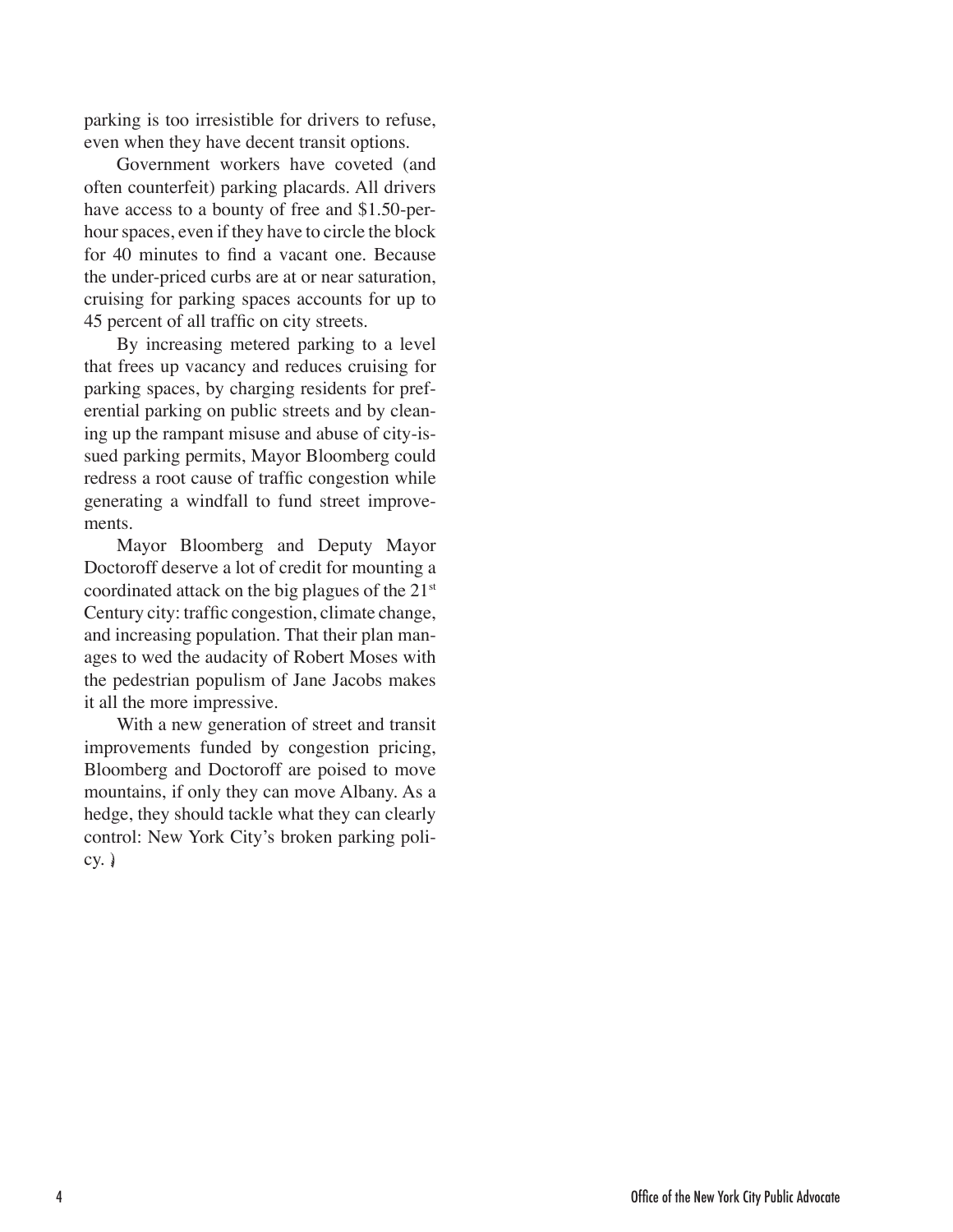### "City Ticket" could improve mobility on NYC transit

Andrew Albert

Andrew Albert is the Chairman of the New York City Transit Riders Council, a group that represents the interests of NYC bus and subway riders. In 2002, he was appointed to a non-voting seat on the Board of the Metropolitan Transportation Authority. The NYC Transit Riders' Council was created in 1981 by the New York State Legislature. It meets on a monthly basis to discuss issues of importance to transit users.



 Mayor Bloomberg's plan for improving transportation in New York City by the year 2030 proposes a number of innovative projects that should be seriously considered for implementation.

 The plan's transportation section begins with the story of Brian Block, whose commute from Cambria Heights, Queens to Manhattan has been a struggle for more than 20 years. Mr. Block takes a bus to the Parsons/Archer hub in Jamaica, and then the E train to Manhattan — a two hour commute. The Transit Riders Council has championed, with some success, a "City Ticket" pilot program that could help residents with commutes similar to Mr. Block's.

 A City Ticket pilot program would begin to allow residents of outer boroughs to ride LIRR and Metro-North trains for a flat fee that is just a little higher than the current subway fare. We envisioned this City Ticket as being used at all off-peak times. We also envisioned the pilot as a precursor to a built-out program that would allow customers to use any mode of transport in a given zone. Under such a system, Mr. Block, instead of having to take a slow bus to Jamaica and then an over-crowded E train to Midtown, could use the LIRR at a station close to his home — either Laurelton, Locus Manor, or St. Albans — to get to Manhattan in a fraction of the time. This City Ticket proposal should be considered as one more tool for improving commutes.

 The mayor's plan, in part, is predicated on creation of the Sustainable Mobility and Regional Transportation Financing Authority, or SMART. Some critics may see this as another faceless bureaucracy, and it's questionable whether the state would be willing to contribute funds to a new organization. There's a risk that SMART would face the same political challenges as the MTA's Capital Program, with legislators demanding their slice of the pie in exchange for approval. These concerns will need to be dealt with through ongoing dialogue with transportation advocates and policy makers as the mayor moves to implement the plan. A new financing authority must avoid perpetuating the very problems it would be created to solve.

 The mayor's plan includes the Lower Manhattan JFK Rail link, a costly project with limited support at the city and state level. Instead of insisting on the airport rail link, the mayor and the MTA should seriously consider a NYC Transit Riders Council proposal to replace the Brooklyn branch of the LIRR with a transit line to Southeast Queens. This area has long been promised its own transit branch. When East Side Access starts and LIRR trains begin running to Grand Central Terminal, the Brooklyn branch of the LIRR will likely become a shuttle. The LIRR already has stated that it will not run trains to three western terminals, meaning that Penn Station and Grand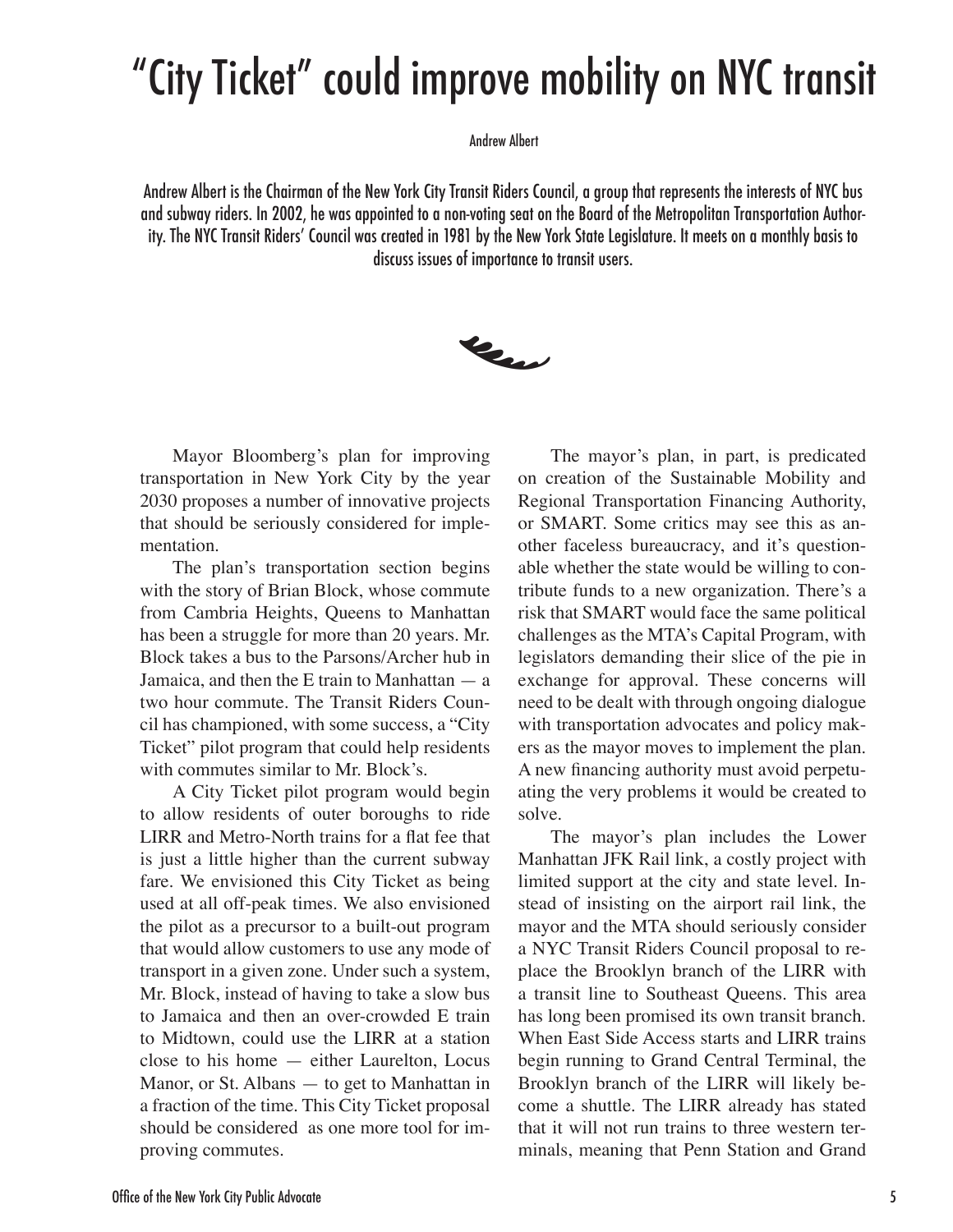Central will be their western terminals, leaving Flatbush Avenue with just a shuttle service from Jamaica. Converting this line to a transit line will give thousands more customers access to a service that would whisk commuters from a new station in Springfield Gardens to Downtown Brooklyn in just a half-hour.

 Moving forward, the plan also should incorporate efforts to make commuter rail lines more accessible to New York City residents through new stations. This could be a relatively low-cost way of serving riders in areas that subways don't reach. Again, a new ticket structure allowing customers to ride whatever mode they choose  $-$  subway, railroad, ferry, or bus  $-$  in a given zone would be an important first step in improving circulation in our great metropolitan area.

 Though the Second Avenue Subway will do much to improve mobility, especially for users of the overcrowded Lexington Avenue line, the Transit Riders Council is concerned about connectivity with the rest of the system. The MTA has indicated that it will order 75-foot-long cars for the Second Avenue line, which would make connections to lines in the Bronx and Brooklyn impossible. Cars of that length will not work on the "A" division (IRT) and will only be able to run on some segments of the "B" division (IND-BMT). In planning today, the city needs to ensure that decisions made today will allow for greater system integration tomorrow.

 The plan points to the proposed No. 7 line extension as one means of increasing access to transit in under served neighborhoods. However, the plan only commits to building one station at the line's new terminus near the Javits Convention Center. Though holding off on construction of an additional station at Tenth Avenue would cut down on up-front costs for extending the No. 7 line, building the station at a later date could, by some estimates, cost the city twice as much. With so much more development planned near the site of a future Tenth Avenue stop, construction of a second station should not be postponed. Taxpayers shouldn't have to cover the cost of a project that could

have been cheaper to build earlier on.

 Co-Op City is one of the places described in the 2030 plan where more residents choose to drive to work instead of taking transit. Assuming they are going to a place reachable by transit, the MTA should make jitneys available to take Co-Op city residents to Baychester Avenue station on the No. 5 line, the closest to the Co-Op City complex. There is plenty of capacity on this line at this point, as Baychester is only the second station on the line. This option could be more efficient than running express busses all the way into Manhattan.

 On the other hand, building an entirely new Co-Op City station on Amtrak's Hell Gate Bridge route has long been a goal for transportation planners. Once LIRR trains use Grand Central Terminal, there should be more space available at Penn Station for trains coming from the Hudson and New Haven lines. A Co-Op City station could take advantage of these new track-use patterns and give residents of Northeast Bronx quicker access to Manhattan. In the meantime, the quickest way to implement nearterm improvements to transit service would be a ticket that allows customers to ride whatever form of transit they wish within a given zone.)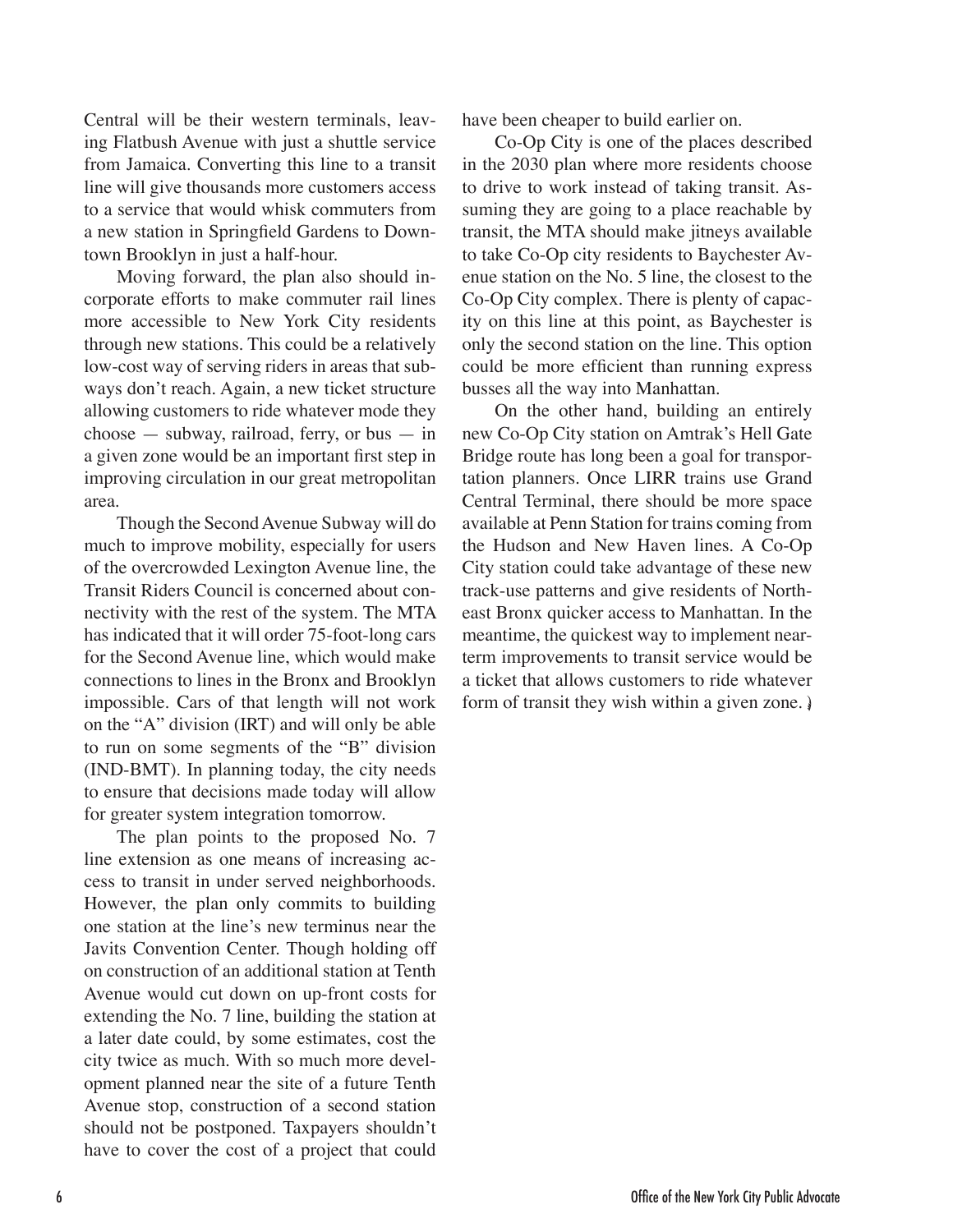### Congestion: Not just a lower Manhattan problem

Dr. Robert E. Paaswell

Dr. Robert E. Paaswell has been involved in transportation operations, management, and planning since the late 1960s. He currently serves as Director of the University Transportation Research Center at the City College of New York (CUNY). From 1986 to 1989, Dr. Paaswell served as Executive Director (CEO) of the Chicago Transit Authority, the second largest system in the United States.



 Every day, 2 million people enter Manhat $tan's core (an area roughly south of 60<sup>th</sup> Street)$ by subway; 180,000 enter by commuter rail; and 260,000 enter by bus. However, 1.1 million people continue to access Manhattan below 60th Street by motor vehicle. That translates into about 800,000 cars and trucks making their way into the area each day. The gridlock that results from all these commutes poses a serious environmental health threat to city residents and contributes significantly to the city's greenhouse gas emissions. There's no question that something needs to be done to change the way we use automobiles in the city.

 Congestion pricing may be one answer. It has worked, to some degree, in other cities, and there's no reason to believe that it couldn't work, if implemented appropriately, in New York City. However, a series of important steps will need to be taken before we put all our eggs in the congestion pricing basket.

 First, the city needs to do a better job of enforcing current laws and ordinances already aimed at reducing congestion. From cars "blocking the box" at intersections to idling trucks double-parked on busy streets, small violations can add up to big traffic snarls in every borough.

 Second, the city must do a better job of defining the objectives that congestion pricing will be used to achieve. Administrators also will need to develop a set of measures that will let us know, on a regular basis, whether congestion pricing is working to achieve those goals.

Third, for congestion pricing  $-$  or any congestion reduction measure — to work, there will need to be greater coordination between various city and state agencies on transportation issues. Cities like London have a single transportation authority with responsibility for everything from bike lanes to subways and buses. Administrative structures need to be put into place to get local and state agencies working together on the same goal: reducing the number of cars on city streets and improving travel times across *all* modes of transportation.

 Finally, anyone who regularly travels on the Brooklyn-Queens Expressway or the Cross Bronx Expressway during rush hour knows that congestion is not just a Manhattan phenomenon. Though the core has one of the largest concentrations of workers in the city  $-$  or, for that matter, the world — at least 75 percent of the region's jobs are actually outside the core. Efforts to deal with congestion in Manhattan need to be expanded throughout the city.

 A city-wide reduction in congestion will provide not only major public health benefits but also economic development benefits. When you reduce congestion, particularly at peak times, in a central business district, you actually make it easier for more people to get there from other places. With more people able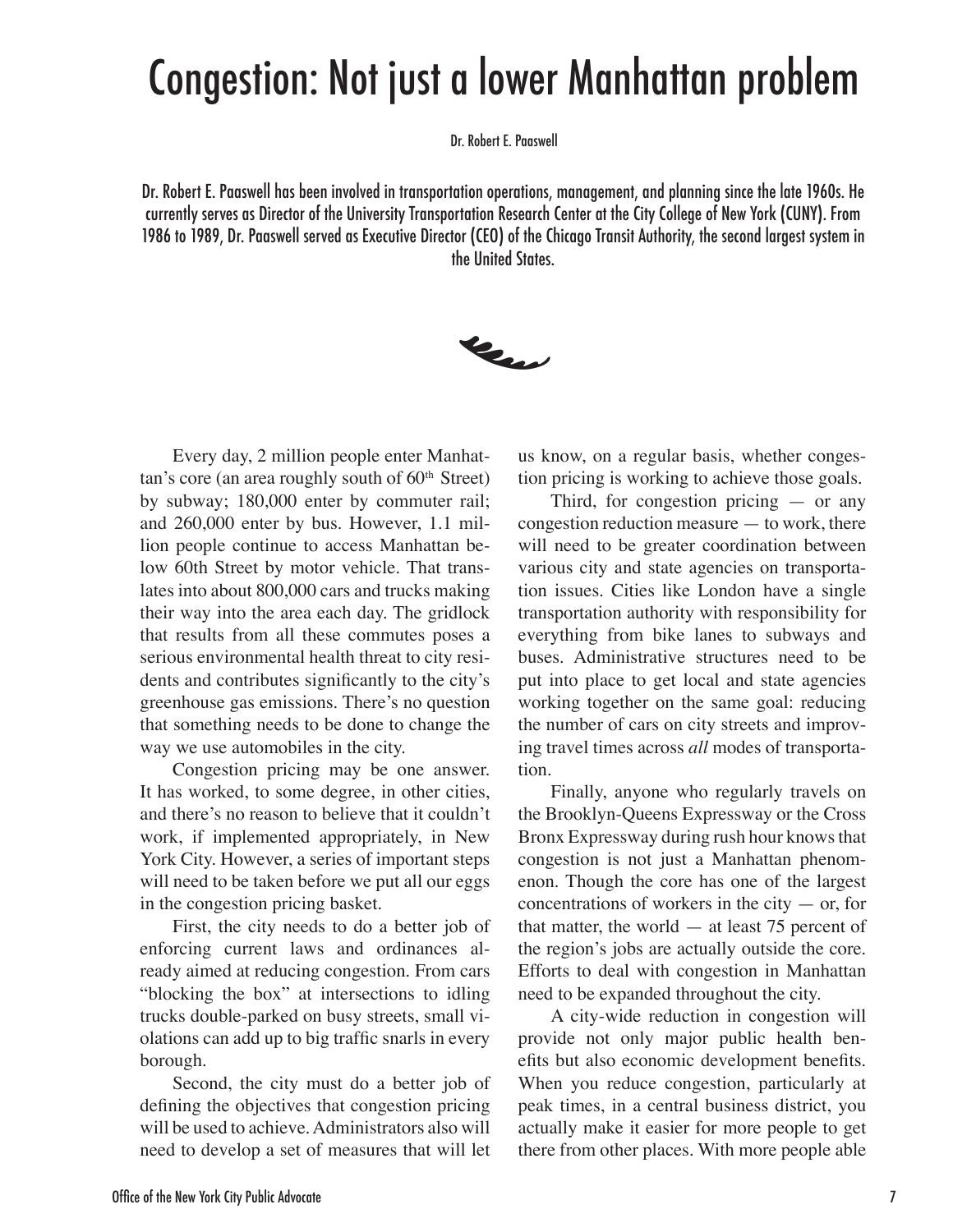to access a downtown shopping district, more businesses are liable to open and more workers can get to those businesses without having to suffer through long commutes. It's a virtuous cycle that we've seen in London and other cities that have taken steps toward solving their traffic problems. With the right planning and implementation, New Yorkers also can reap the health, environmental, and economic benefits of reduced traffic congestion.  $)$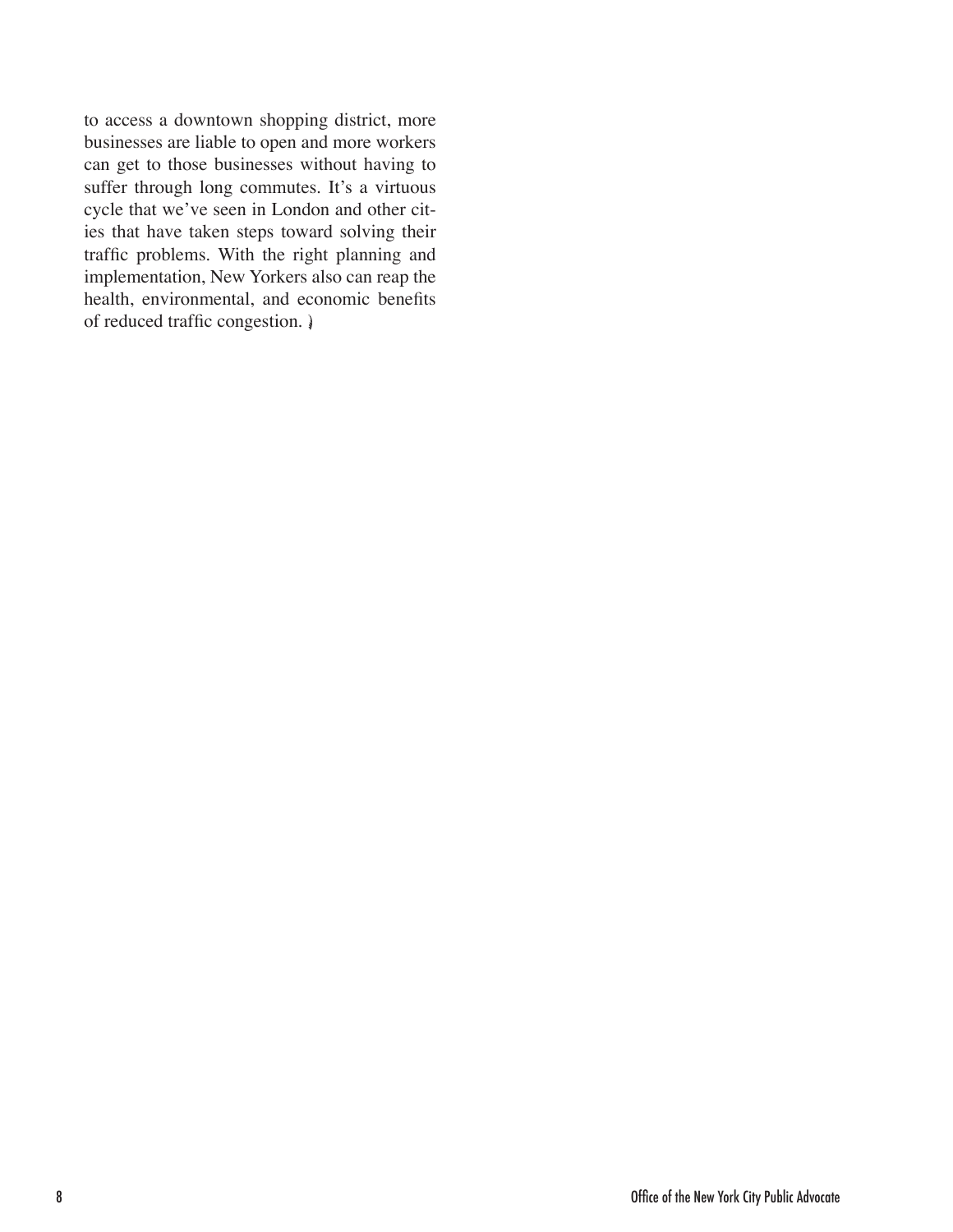# When it comes to energy, 2030 may be too far off

New York Climate Rescue

New York Climate Rescue works to inform and mobilize citizens on the following problems: carbon pollution; greenhouse gas emissions; climate change; global warming; and environmental destruction. NYCR also seeks to propose, facilitate, and advocate for solutions to these problems, including: sustainable development; renewable energy technologies; green buildings; energy efficiency; conservation; and other related initiatives in the NY Metropolitan region.



 Mayor Bloomberg and the Office of Long Term Planning and Sustainability have given us a valuable legacy—a framework for going forward. Regardless of the relative merits of any one part of the plan, key elements like the Energy Planning Board and the Energy Efficiency Authority will bring New Yorkers into the 21st Century with management systems for planning the city's future. These are great prospects and should be enacted without delay.

 We will need to continually re-visit the plan as each successive year brings more dire predictions for the effects of climate change. Though the mayor's plan is laudable for giving us a venue and a place to start — as well as jolting us from years of inaction on this most crucial of issues — it cannot address the magnitude of changes the New York region will experience as a result of our carbon emissions.

 In 2005, Dr. Rajendra Pachauri, the Chairman of the Intergovernmental Panel on Climate Change (IPCC), told an international conference that he personally believes that the world has "already reached the level of dangerous concentrations of carbon dioxide in the atmosphere" and he had come to the conclusion that the danger point established by the IPCC had had already been reached. He called for immediate and "very deep" cuts in emissions if humanity is to "survive." Since Dr. Pachauri made these statements, the assessed time for the Arctic ice cap to completely disappear has

gone from 2100 to 2070. Even that prediction is being considered optimistic by some.<sup>1</sup> Since 1978, the ice cap shrunk by nearly three or four percent per decade. In the winter of 2004-2005, the Arctic lost **14 percent** of its perennial sea ice cover in a single year.<sup>2</sup> The disappearance of the Arctic ice cap will vastly accelerate the melting of the Greenland ice sheet, which, when it is completely gone, will raise ocean levels by more than 20 feet. Whether that process takes 100 years, 500 years, or 50 years, once the ice cap becomes unstable, there will be nothing we can do to stop it from disintegrating. It is fast approaching the point of no return. It doesn't take a city planner to understand what a 20 foot rise in sea level will do to this city. Regardless of how far off such an eventuality is, if we are to stop it, we must act today.

 In September of 2006, NASA scientist Dr. James Hansen said governments must adopt an alternative scenario to keep carbon dioxide emission growth in check and limit the increase in global temperatures to 1 degree Celsius (1.8 degrees Fahrenheit). **"I think we have a very brief window of opportunity to deal with climate change… no longer than a decade, at the most,"** Hansen said. According to Hansen, if the world continues with a "business as usual" scenario, temperatures will rise by 2 to 3 degrees Celsius (3.6 to 7.2 degrees Fahrenheit) and "we will be producing a different planet."

The mayor is right that re-powering plants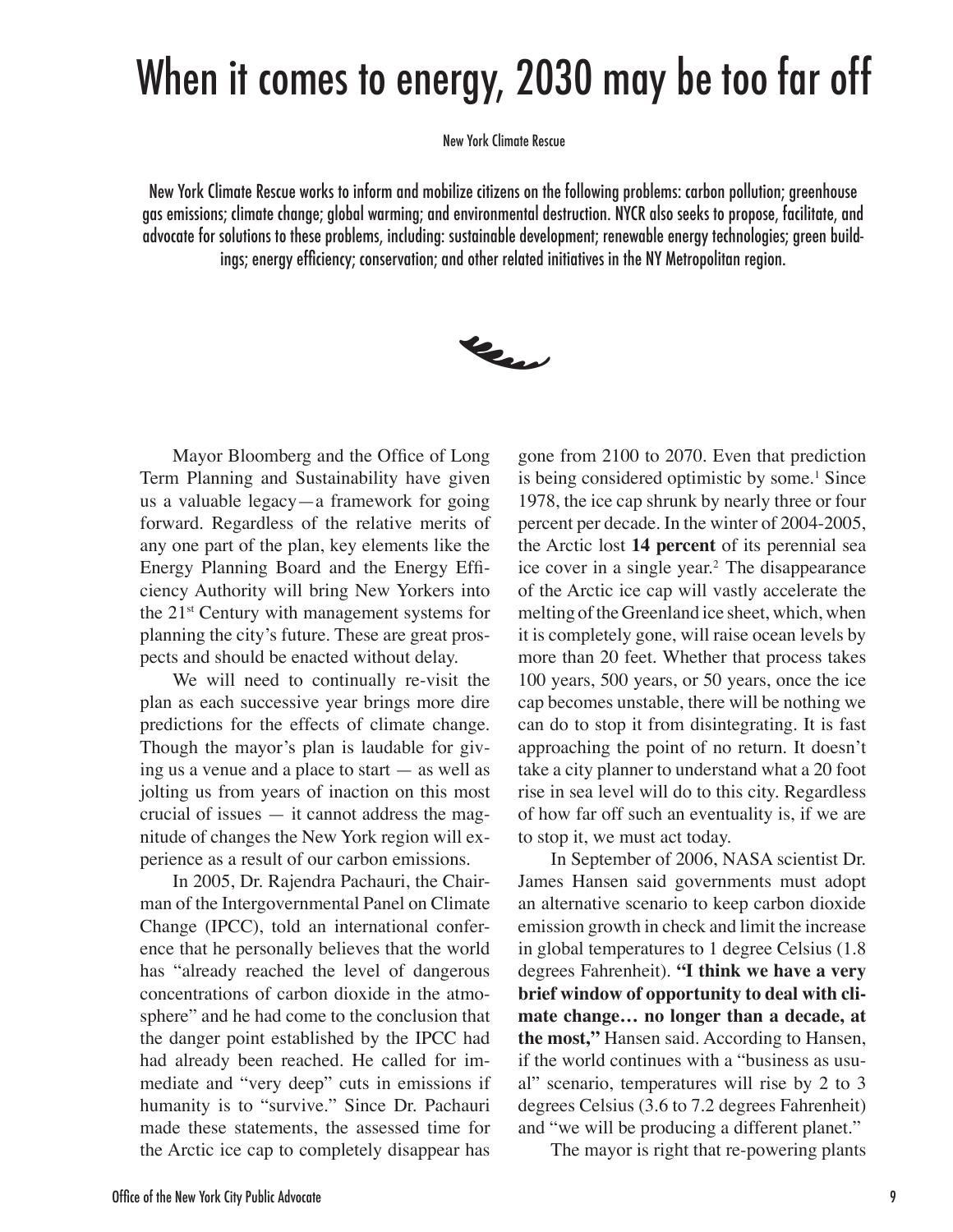will get us the efficiency that we need to reduce pollution of both greenhouse gases and conventional particulates. The mayor is right that we need to have a comprehensive plan that covers many areas, from renewables to energy efficiency, from efficient transportation to reduced sprawl.

 The current plan cannot address the magnitude of climate change that the New York region will experience as a result of our current carbon emissions. It also cannot generate the radical transformation required to address Dr. Hansen's concern that "we have no longer than a decade, at most" to make changes. The plans laid out by the mayor will only take full effect decades after this timeframe has come and gone.

 Only total transformation of our energy system away from fossil fuels can deliver the solution. We should start immediately on many of the key proposals in the 2030 plan. They will serve us well regardless of what steps we ultimately take.

 Based on the existing plan, New York Climate Rescue makes the following recommendations:

 • Shorten the time frame for achieving the goals laid out in the 2030 plan to less than ten years;

 • Add simple but wide-reaching components to the energy efficiency initiatives, such as banning the sale of conventional light bulbs in New York City in favor of compact fluorescents. Similar ordinances could eliminate non-EPA Energy Star-rated air conditioners from being sold or installed within the city;

• Force all buildings in the city over 10,000 square feet to conduct an energy audit and achieve an improved level of efficiency within five years. Provide a tax credit for all owners of buildings under 10,000 square feet to do the same;

 • Develop scenario planning for the complete replacement of fossil fuel energy for city government operations within the scope of the current plan;

• Create a business task force to help attract

and retain businesses in New York City that will design and build new energy infrastructure and climate-neutral energy solutions;

 • Require that the baseload energy requirements of all new buildings over 10,000 square feet be met by solar and fuel cells;

 • Create financial incentives for landlords and tenants to work together to improve energy efficiency and the installation of renewable energy. The Pay As You Save<sup>3</sup> initiative provides an excellent model.

 • Finally, remove Con Edison, KeySpan, and other private energy providers as decision makers in the energy management process. While their roles as observers and advisors to the process is essential, these institutions have intensive financial pressures which are legally binding. Their senior management are required to make short-term decisions for economic gain on behalf of shareholders. Such decisions are highly likely to be in opposition to the changes required by New York City to meet the climate challenges ahead.

 We recognize that there are limits to what a city, even one as big and influential as New York, can do. However, this city has always been a platform for innovative ideas. The mayor has a tremendous opportunity to bring people's attention to the issue of climate change. We regret that Mayor Bloomberg has been too mild in his assessments and in his speech on this issue. It is clear from the plan, as well as the current mood of the city, that the mayor, along with the majority of citizens, may be concerned about climate change but do not recognize it yet for the disaster that it poses to the city's future.)

3 www.paysamerica.org

<sup>1</sup>*Global warming past 'the point of no return.'* Steven Connor, Science Editor. UK Independent. 16 September, 2005.

<sup>2</sup>*Near zero replenishment of the Arctic multiyear sea ice cover at the end of 2005 summer."* Ron Kwok. "Geophysical Research Letters" VOL. 34, L05501. 2007.; *Depletion of perennial sea ice in the East Arctic Ocean.*  S.V. Nghiem, Y Chao, G. Neumann, P. Li, D.K. Perovich, T. Street, P. Clemente-Colon. "Geophysical Research Letters" VOL. 33, L17501. 2006.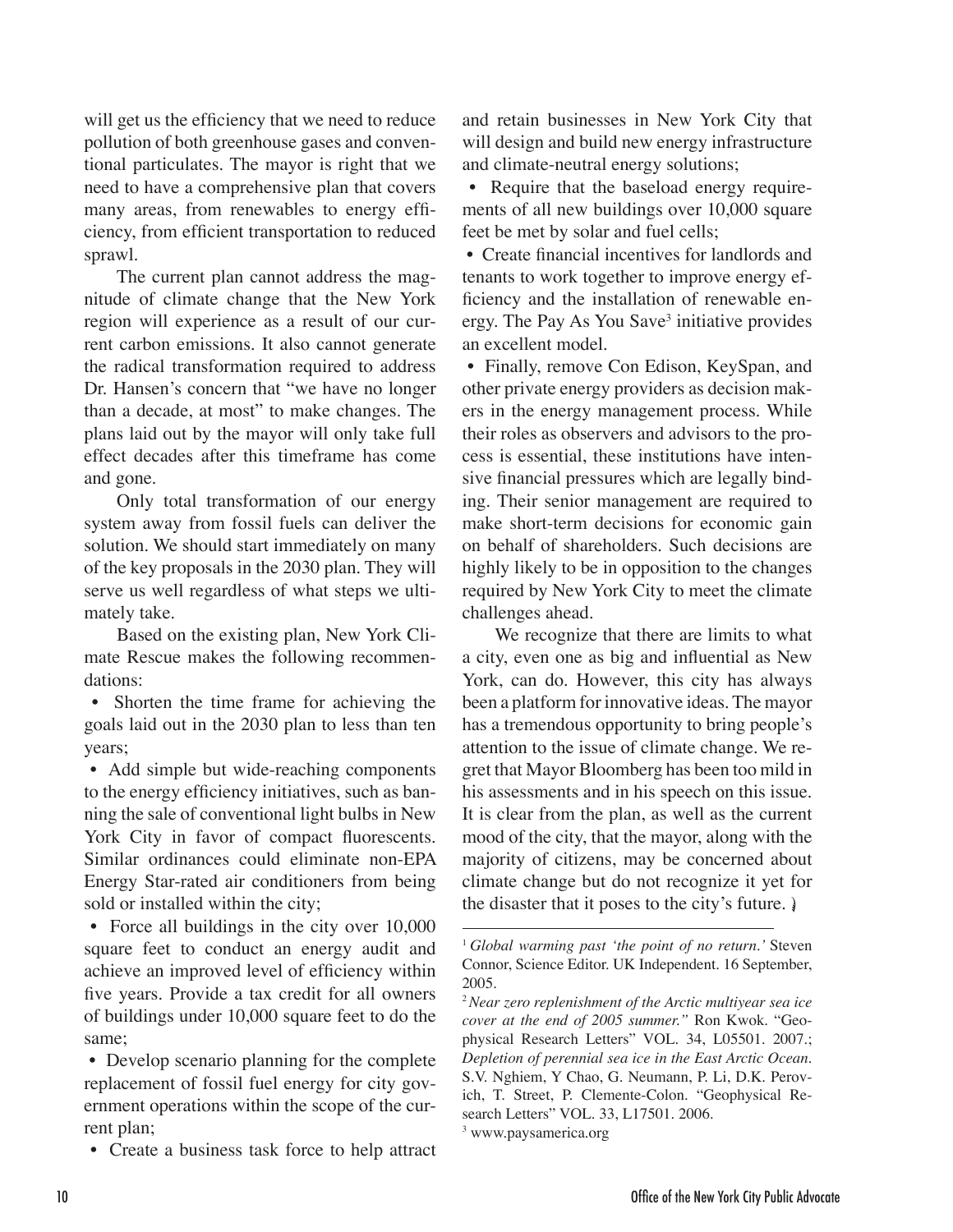# Keep communities in the loop on brownfield cleanup

Sustainable South Bronx

Sustainable South Bronx works toward Environmental Justice through innovative, economically sustainable projects that are informed by the needs of the community. SSB addresses economic development, land-use, green building, energy, transportation, water and waste policy, and education in order to advance the environmental and economic rebirth of the South Bronx, and to inspire solutions in areas like it across the nation and the globe.



 Mayor Bloomberg's long-term plan for sustainability lays out a series of bold steps for ensuring that all of New York City's contaminated properties, also known as "brownfields," are cleaned up by the year 2030.

 Most of the remaining contaminated properties in the city are concentrated in low income and minority communities that are now experiencing redevelopment at an unprecedented pace. The plan for 2030 does an honorable job of making community participation in planning for brownfield redevelopment an official city policy. It calls on the state to:

 • Streamline the process of granting funds for locally-based brownfield planning through the Brownfield Opportunity Area grant program; and

 • Award tax and financing incentives to developers willing to follow the guidelines set out in locally produced brownfields plans.

 Both initiatives are vital to ensuring that communities will reap the benefits of future development after so many years of environmental and economic neglect. Communities whose futures will be significantly impacted by brownfield redevelopment should play a significant and meaningful role in determining what gets developed after properties are cleaned up.

 We hope the city will follow up on its requests to the state with its own commitment to prioritizing development incentives for projects that honor local processes and plans. Without concrete financial incentives from both levels of government, we fear that developers will ignore local plans as they build on the few remaining parcels of open land left in the city. In the process, the city must ensure that the incentives are easily accessible to small private and non-profit developers.

 The city also needs to take advantage of the job training opportunities that result from the redevelopment of brownfields in low income communities. According to the state Department of Labor, environmental engineering technicians will have "very favorable" employment prospects over the next seven years. With no more than an associate's degree, these technicians are earning a median salary of over \$45,000—a living wage in New York City. Giving local low-skilled workers the chance to get on-the-job training in environmental testing and soil remediation allows us to hit two economic development targets at once. These types of training-through-remediation initiatives have been piloted in Oakland, California and could easily become part of New York City's broader workforce development policy.

 In a complex city like ours, the process of cleaning up brownfields provides a different set of challenges than in rural or suburban settings. Recognizing these challenges, the 2030 plan describes some areas where cleanup standards could be less stringent in New York City than in other places. Though we agree with the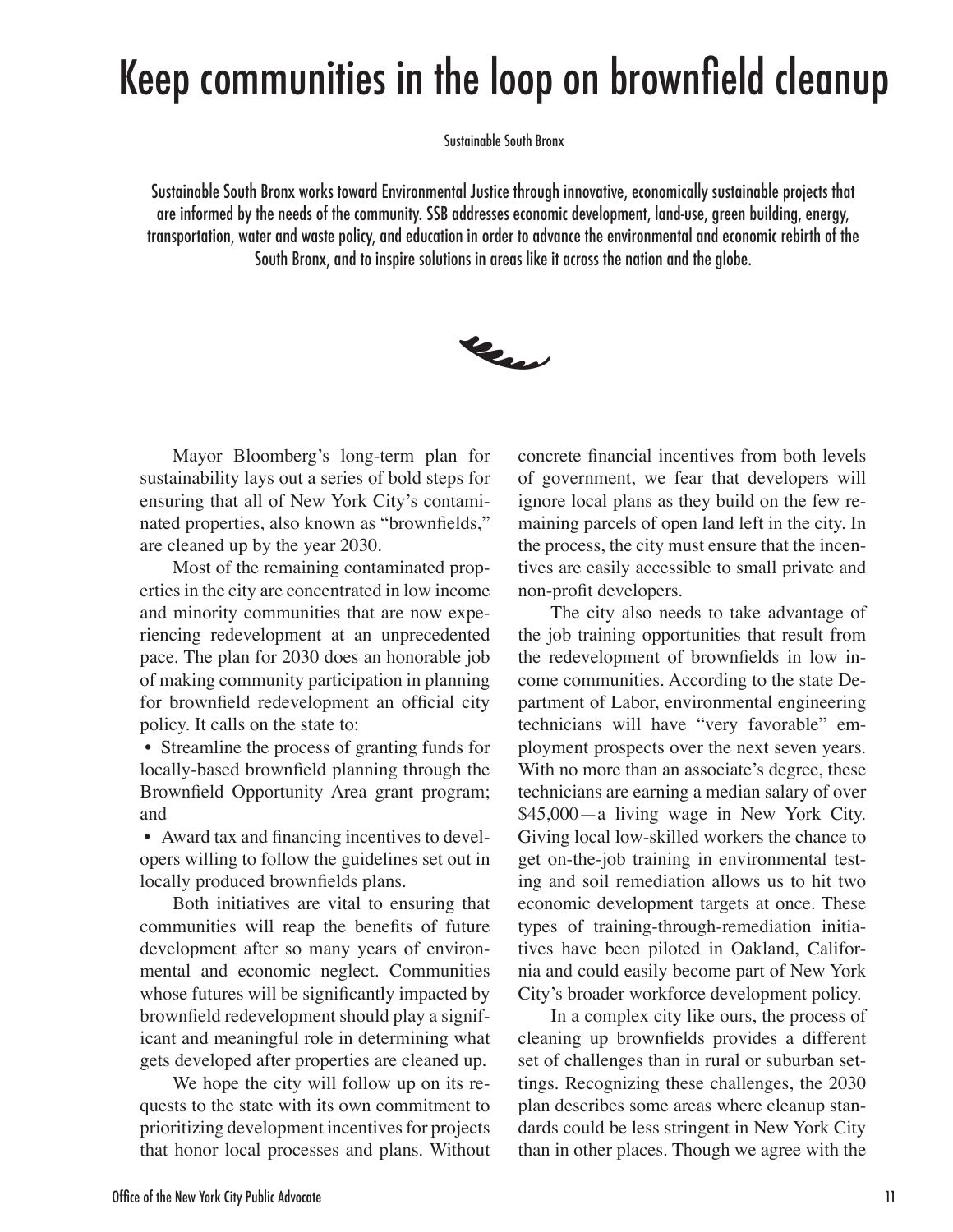mayor on the need for a more city-specific set of cleanup guidelines, we are worried that the revisions that are proposed in the plan appear to not only reduce the environmental integrity of cleanups, but may be harmful to the health of our communities. )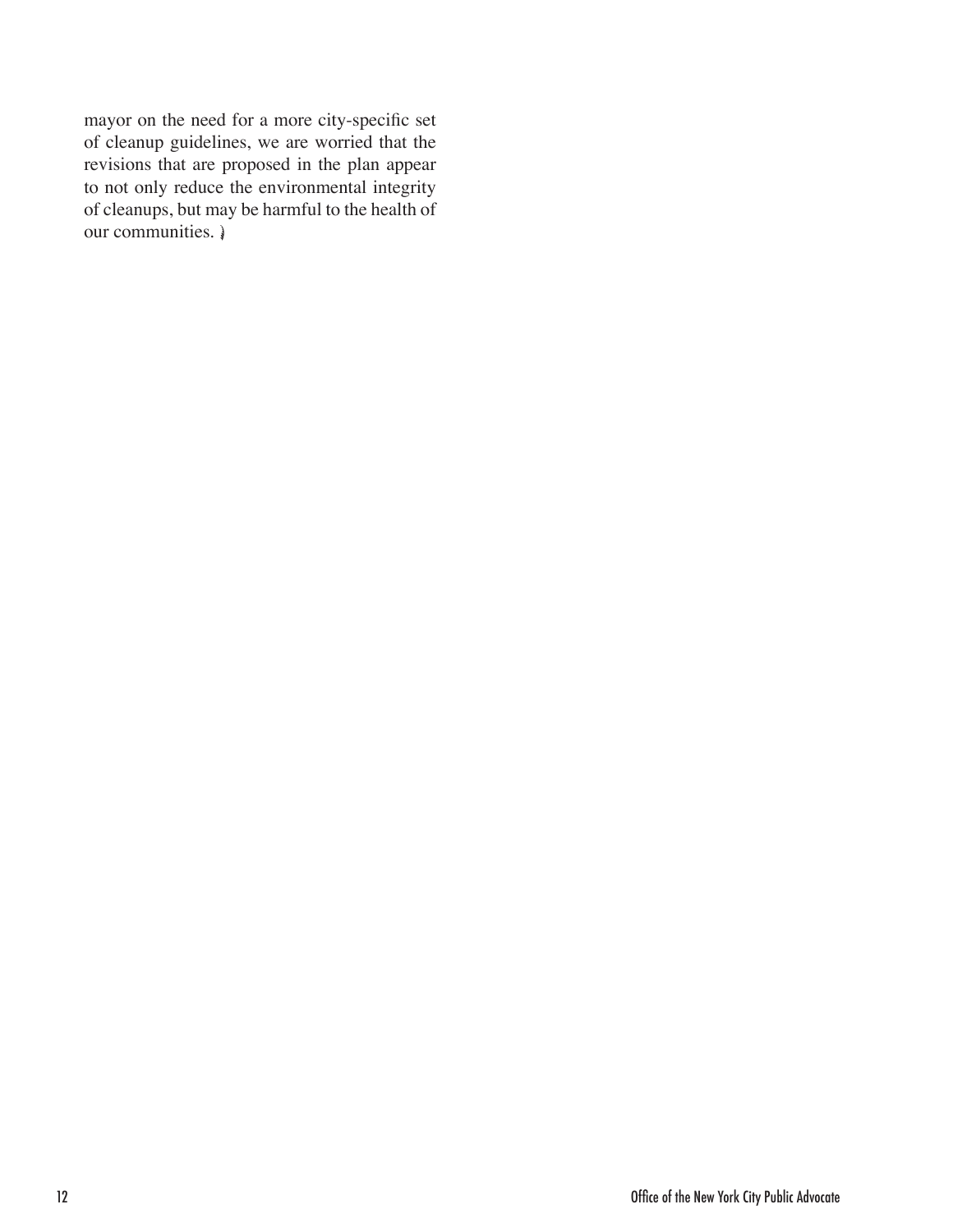### Invest in green solutions to making rivers swimmable

Sustainable South Bronx

**May** 

 If implemented, the mayor's plan for cleaning up our waterways over the next twenty years will have a significant impact on the health of the streams, rivers, and canals that flow into New York Harbor, not to mention the benefits to the harbor itself. However, we believe more can and should be done to improve local water quality. Indeed, we believe that 90 percent of our waterways should be open to "primary" recreation, which includes swimming, kayaking, and canoeing, by the year 2030. Unfortunately, the measures laid out in the plan, along with pending administrative decisions on the part of the Department of Environmental Protection, would only meet federal standards for "secondary" recreation.

 As the 2030 plan points out, the city's waterways have improved since the Clean Water Act was passed in 1972. Over the past thirty -five years, the city spent \$35 billion on infrastructural improvements and other initiatives that have kept pollution out of local streams and rivers. Yet the city's combined sewage system continues to pour over 27 billion gallons of raw sewage and untreated stormwater into our waterways each year. These sewage overflows account for a number of beach closings each summer and make waterways like the Bronx River, Newtown Creek, and the Gowanus Canal inaccessible to recreation.

 In order to meet state and federal regulations for improving water quality, the city is submitting a Long Term Control Plan that is due to be released within the next two months. The plan will describe the steps the city will take in coming years to keep sewage from overwhelming treatment facilities when heavy rains flush the system with polluted stormwater runoff from rooftops, streets, and parking lots. We are concerned that the DEP will focus too heavily on end-of-pipe technologies for regulating the amount of water that flows through the system during storms. These "solutions" may fail to help the city achieve the short-term clean water standards as required by New York State, and certainly will not meet federal swimmability standards. The end-of-pipe strategies also fail to provide the same ancillary benefits that would come from investing in a more comprehensive system of source controls for stormwater.

 Source controls, also known as "best management practices," or "BMPs," are exactly what they sound like: methods of regulating the rate at which stormwater flows through a system by controlling it at its source. Source controls include:

• Green roofs, which could absorb the rain that falls on the thousands of square miles of flat roof in the city and then slowly drain it into the sewage system;

 • Street trees planted in deep and wide tree pits and Greenstreet landscaping, which could absorb the rain that falls on the thousands of square miles of paved roadways and parking lots in the city; and

 • Greywater reuse systems, which provide water for toilet flushing, car washing, and irrigation.

 These strategies differ from end-of-pipe solutions in that they handle stormwater as a resource; not as a waste product that needs to be disposed of. When stormwater runs through these source controls, it becomes the fuel for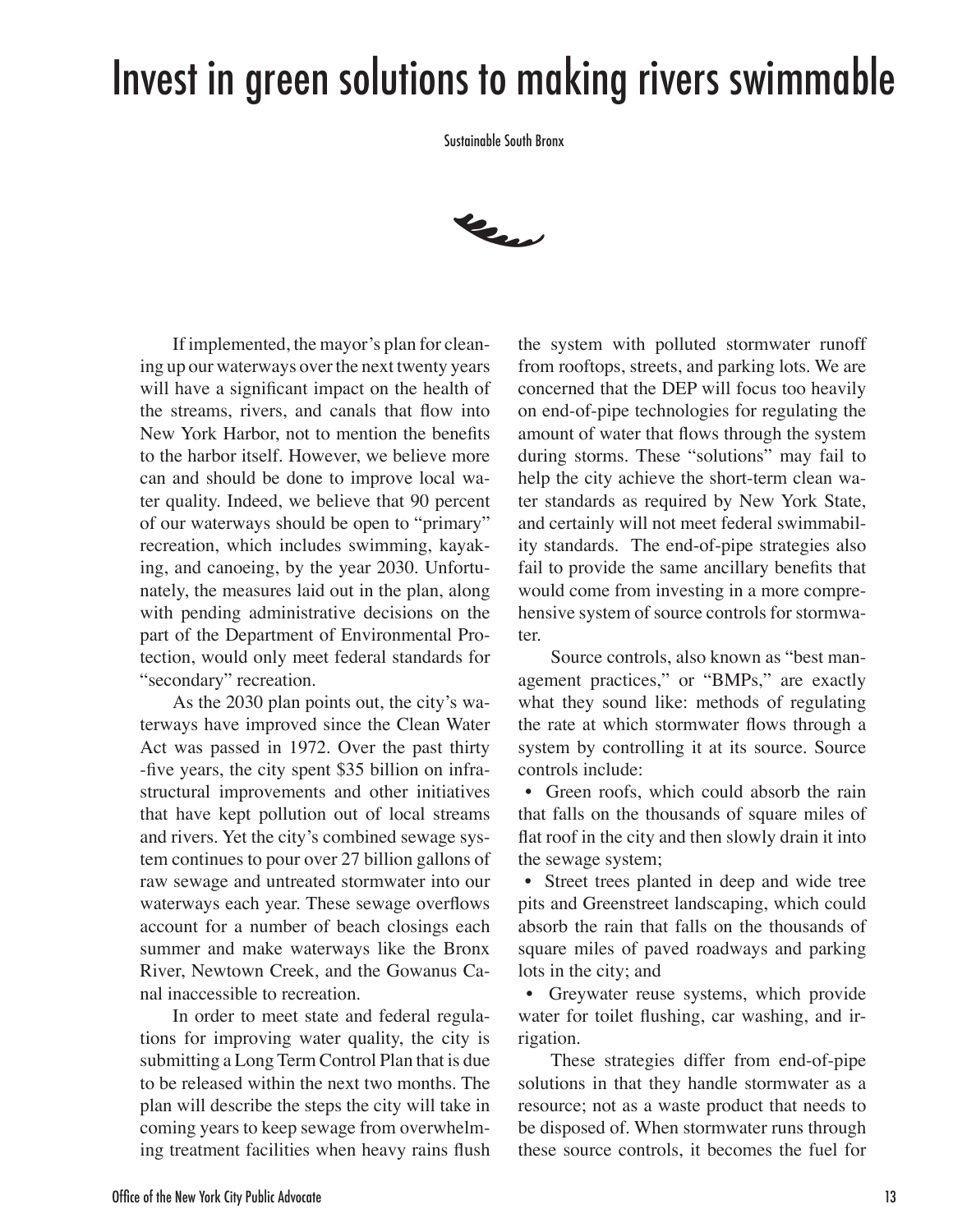a series of other processes that, taken together, could provide a great benefit to the city. Aside from capturing stormwater, green roofs can play a significant role in cooling the city and reducing energy demand by cutting down on the "urban heat island" effect. Street trees and green roofs provide the same function, in addition to trapping pollutants and absorbing carbon dioxide, a gas that contributes to global warming. As if that weren't enough, research indicates that the process of planting and caring for trees and Greenstreets can help bring communities together and create social cohesion. That's a lot of payback for a single investment.

 Yet in order to rely on source controls as a primary method of reducing combined sewage overflows, there will need to be much greater integration between city agencies including the Department of Parks and Recreation, the Department of City Planning, the Department of Building, and, of course, the DEP. Source controls impact the policy domain of each of these agencies, and in order for the system as a whole to work, they will all need to be on the same page, aiming for the same goal.

 In the plan, the City promises to put together a "best management practices" team involving relevant city agencies to figure out how best to deal with waterway cleanup. This is a good idea, but the city needs to make sure that the team: works with local organizations, such as those currently involved in the S.W.I.M. (storm water infrastructure matters) coalition; widens its scope of study; and streamlines these practices with the goal of making our waterways swimmable. A more inclusive process that brings relevant stakeholders to the table would most effectively utilize the collective knowledge that multiple sectors have to offer, and facilitate the implementation of best management practices upon completion of the plan.

 The 2030 plan recognizes that swimmable waterways can only be achieved by implementing best management practices and lays out steps for increasing green roofs, street trees, and Greenstreets. However, we believe that the pilot projects described in the plan should be larg-

er and more ambitious. More than eighty best management practices for stormwater control are already at work in New York City, with the Staten Island Bluebelt standing out as the most successful example. To a great extent, these approaches have already proven themselves and are ready for more widespread implementation, including in more urbanized environments.

 We're encouraged by the city's existing programs that discount water charges for buildings that install on-site greywater or blackwater treatment technology. Water reuse helps cut down on potable water consumption and reduce the amount of sewage running through the city's treatment system. Moving forward, we urge the city to create pilot programs for reusing stormwater and wastewater in local manufacturing initiatives. The DEP should launch similar demonstration projects and incentives for installing other best management practices on private property. We need to follow the lead of other cities with green roofs incentives for private development such as expedited permitting, density bonuses, and split stormwater/potable water utility fees. In addition, the multiple benefits of green roofs need to be more specifically quantified, including evaluating their energy reduction benefits in terms of real-time pricing as plaNYC 2030 proposes for solar energy. As with energy efficiency, the city will need to create a focused outreach campaign to encourage private property owners to adopt innovative stormwater and wastewater management practices.

 The federal government, through the Clean Water Act, has made swimmable waterways a policy priority. In recent years, more and more New Yorkers have taken advantage of these recreational opportunities. Canoeing and kayaking is on the rise throughout the five boroughs and it's not uncommon to hear of people swimming in the Hudson. New Yorkers are demanding access to the water. The 2030 plan lays out a commitment to meeting those demands in the longterm. The city must also take concrete steps to ensure swimmability in the short term.  $\mathbf{\hat{i}}$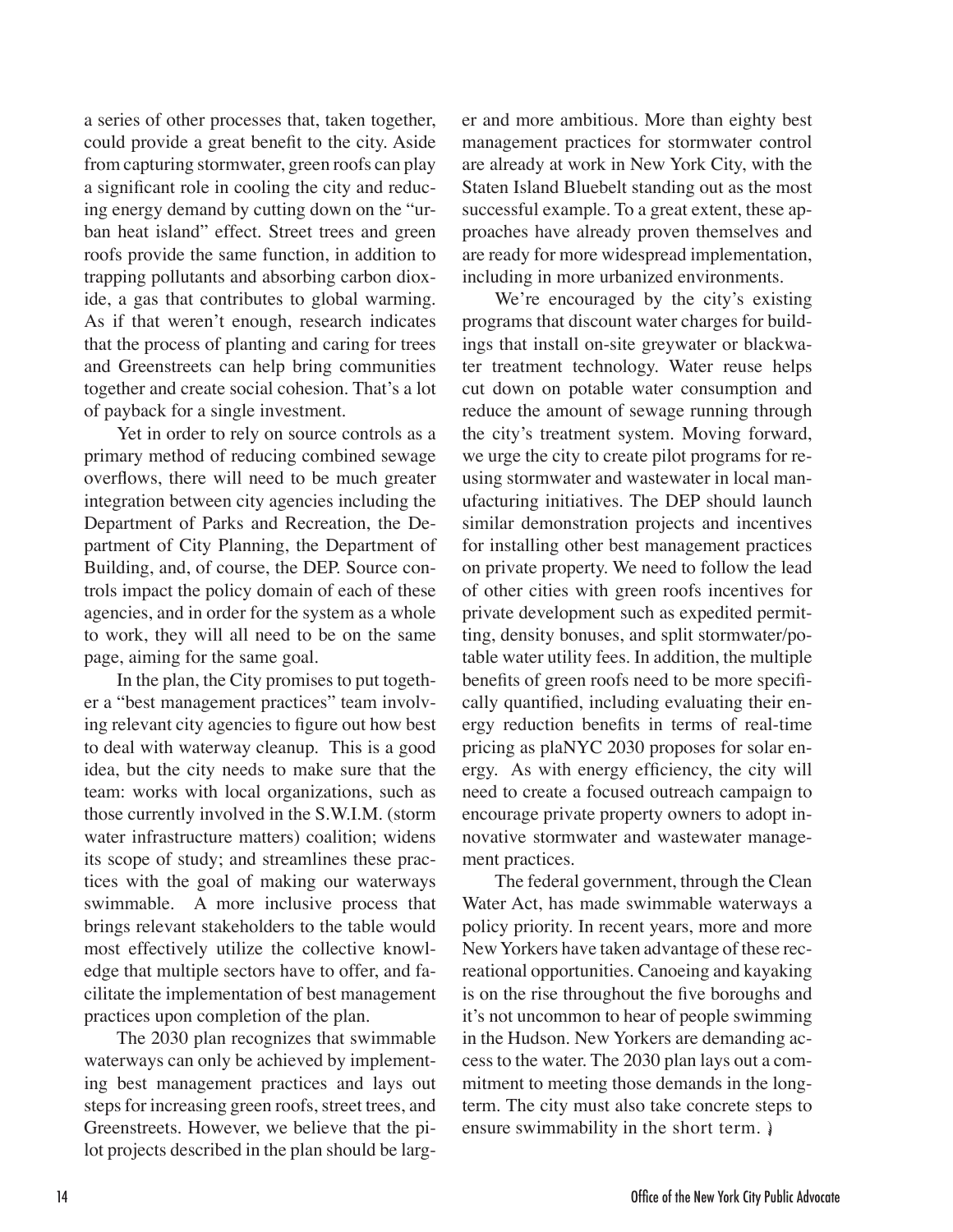## Plan for upkeep of new parks, trees, and Greenstreets

New Yorkers for Parks

New Yorkers for Parks is the only independent watchdog for all the city's parks, beaches and playgrounds. For nearly 100 years, New Yorkers for Parks has worked to ensure greener, safer, cleaner parks for all New Yorkers.



We commend the administration's goal of ensuring that all New Yorkers live within a 10-minute walk of a park. This goal is very achievable by virtue of the fact that more than 75 percent of New York City already is within a walkable distance of parkland.

#### **Community Access to School Yards**

 A significant majority of schoolyards operated by the city Department of Education are closed and locked during evenings and weekends. We applaud the goal of opening playgrounds and urge that all school playgrounds be open. If opened citywide, schoolyards would provide city residents with additional public space greater than that of Central Park, which occupies 843 acres. This low-cost strategy would provide much needed play space for neighborhoods across the city.

 *Recommendation:* Cost of this considerable goal must include both construction and ongoing maintenance for it to succeed. Careful attention must be devoted to ensuring adequate maintenance and security that does not place an undue burden on custodial staff at individual schools.

#### **Completion of Moses-era Parks**

 PlaNYC will include completion of six Robert Moses-era parks, including: Soundview Park, Highland Park, Drier Offerman Park, Ocean Breeze and two others. (One park in each borough plus one.) These parks will provide important open space resources to local communities while attracting outside visitors.

*Recommendation*: Regional parks that serve boroughs are the hallmarks of the parks system. Finishing these projects must be a priority. The city must ensure that the Department of Parks and Recreation budget is increased to accommodate adequate maintenance and operation of these expanded park areas. Without adequate funding, park resources may be diverted from other essential park services.

#### **Enhancing the Public Realm**

 This strategy seeks to expand the Greenstreets program by working to create a "public plaza" in every community district. This would likely be paired with an effort to expand the city's tree canopy cover from 24 to 30 percent with a focus on greening key boulevards and commercial strips in each borough.

 Greening of the public realm not only provides essential environmental benefits to air quality, storm water runoff and reducing the Urban Heat Island effect, it has been demonstrated to increase property values, stimulate commercial activity and provide traffic calming benefits.

*Recommendation*: Ensure that public plazas are indeed public by keeping them physically and visually accessible and free of encroachment by the private sector, i.e., advertising and private events. Increase the budget of the city forestry department to ensure street trees, park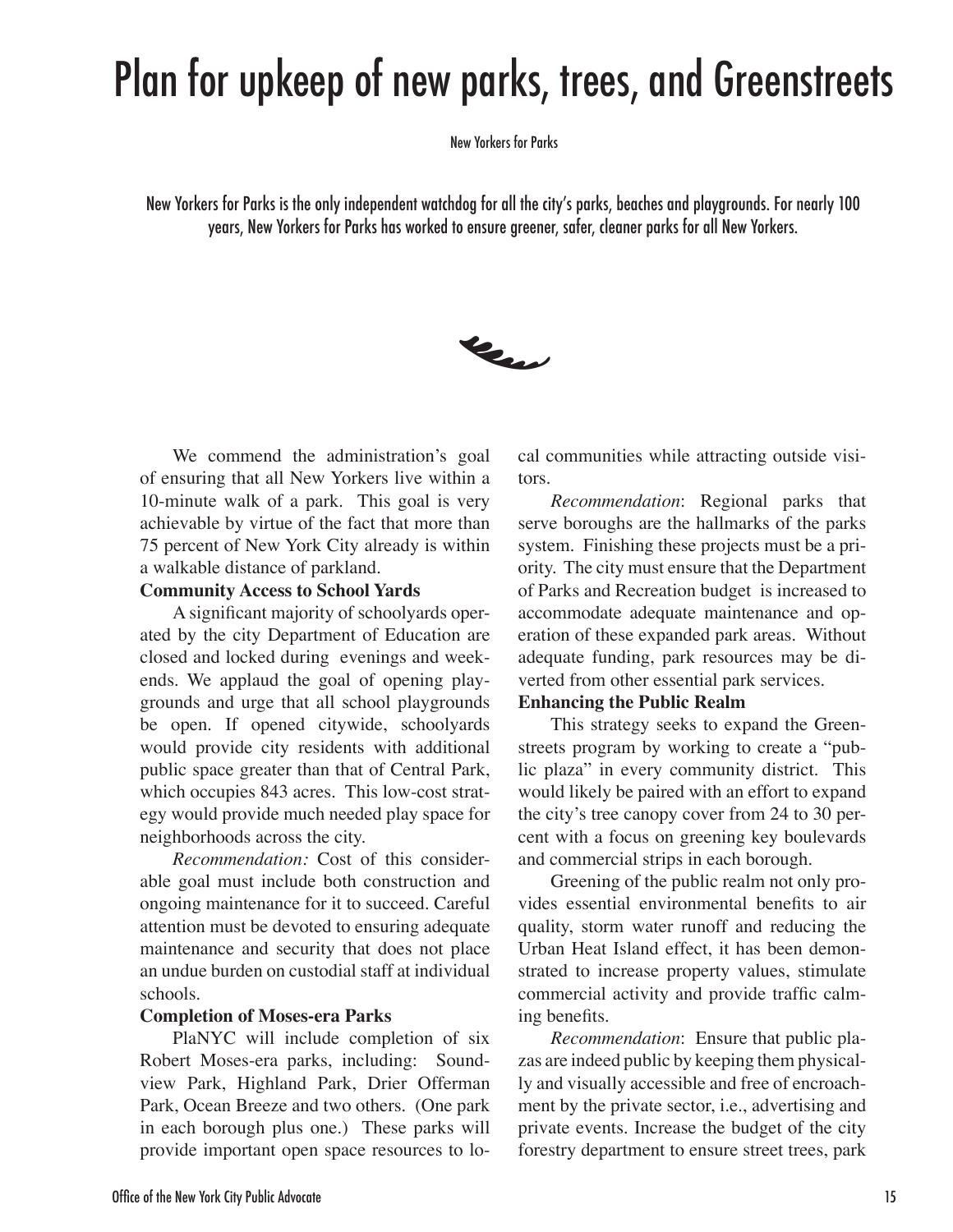trees and Greenstreets have regular pruning, watering and tree guards that are essential to their survival. Street trees currently are pruned once every 10 years. With this proposed increase for forestry maintenance, street trees can be pruned once every one to eight years, thereby creating a more robust tree canopy.

### **What's missing for parks from plaNYC?**

 As New York becomes home to the next 1 million people, the real challenge will be to ensure that every New Yorker lives within walking distance of parks that are green, safe and clean and offer a variety of recreational opportunities. Moreover, the city's commitment to increased access to parks must be paired with a commitment to adequately fund the park system and ensure efficient use of resources to guarantee quality parks in every neighborhood.

 According to our award-winning *Report Card on Parks*, more than 40 percent of neighborhood parks still receive below average grades. We urge the city to consider the following recommendations for making a meaningful commitment to parks a reality:

 • Examine access to and capacity of different types of parks, open spaces, and recreational facilities and set targets for growth. (For example, the city of London sets standards for the number of athletic fields for every 1,000 residents.)

 • Create incentives for developers to make contributions to park development and maintenance in and around project sites.

 • Athletic fields consistently score poorly on *The Report Card*. To address this, the city should create a comprehensive plan for athletic field renovations to ensure that every community has access to a quality field and is equally served by natural green space. In keeping with the sustainability agenda, this plan should thoroughly consider the implications of synthetic turf with respect to global warming, air quality and water pollution. (Synthetic turf fields contribute to the Urban Heat Island effect.)

 • Secure an additional \$10 million for the city's forestry team. We applaud the Parks Department's goal of increasing tree canopy

from 24 percent to 30 percent. However, the agency now has only 14 foresters for 2.5 million trees. This investment would greatly improve the state of park trees which are pruned on an emergency basis only resulting in dead and hanging limbs in desperate need of care.)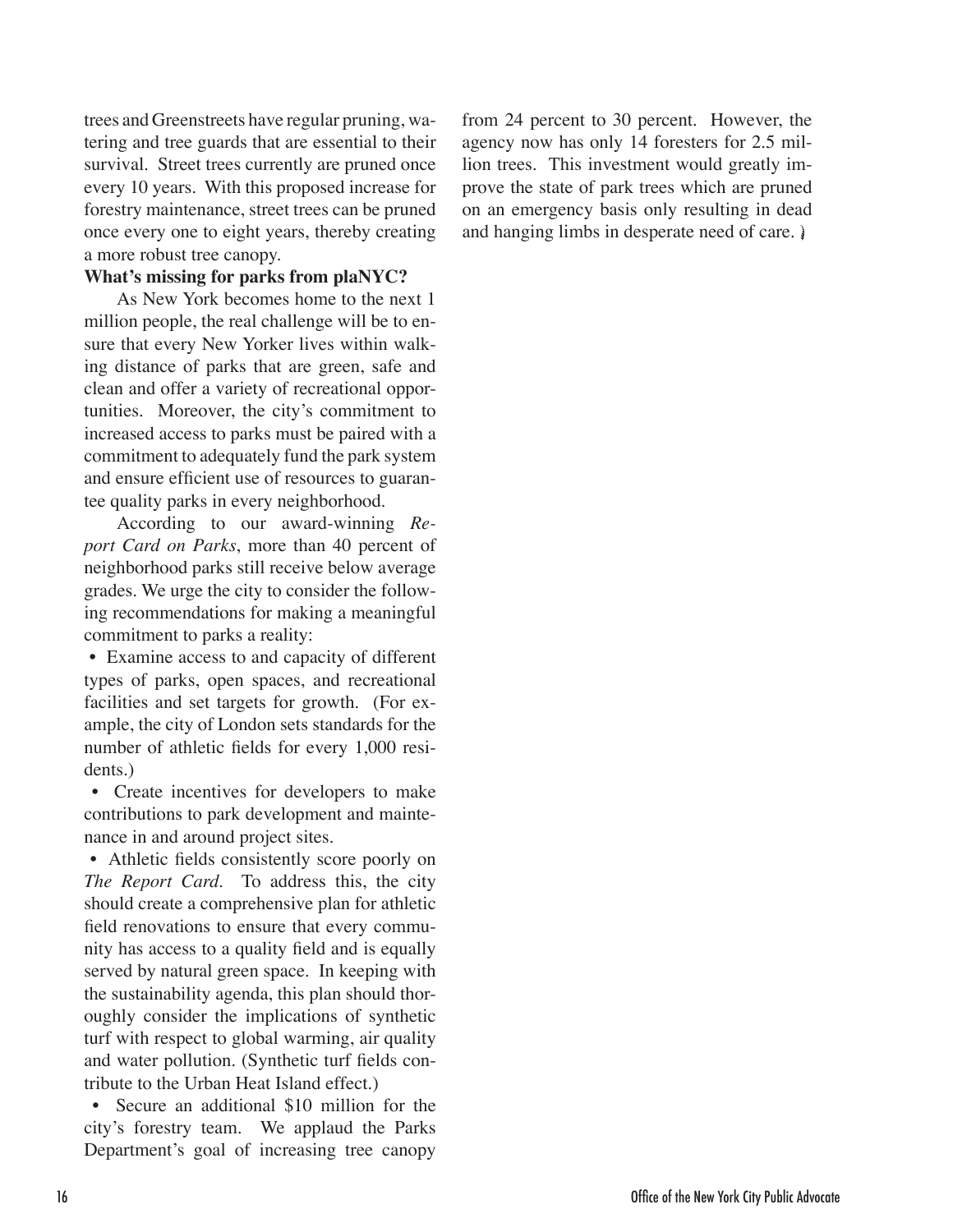# While planning for the future, keep food at the table

Hilary Baum

Hilary Baum is the Director of the Baum Forum, a not-for-profit organization that works to educate policy makers, food industry professionals, and the general public about a wide variety of food and agricultural issues. In 1995, she co-authored **Public Markets and Community Revitalization***,* a publication of Project for Public Spaces and the Urban Land Institute.



 While Mayor Bloomberg's concept for a sustainable city is expressed in the context of the exciting and ambitious umbrella effort known as plaNYC 2030, he and his advisors have not included the enormous impact of food systems on the urban environment and our present and future quality of life. The mayor and the Office of Long Term Planning and Sustainability should reconsider this omission.

 Some of the nation's cities that have formal sustainability initiatives — as, happily, New York now has — recognize food and agriculture as impacting resource consumption, waste, water and air quality, land use, transportation, public health, community food security and economic development. These cities include San Francisco, Santa Monica, and Oakland in California, and Portland, Oregon (to name a few). San Francisco's Sustainability Plan states, "it is imperative, when planning for sustainability, that all cities consider the production, marketing and distribution of food, as well as the recycling of food wastes, within their boundaries and bioregions."

 One of the mayor's collaborators on plaNYC 2030, the New York League of Conservation Voters (Education Fund), has included food and agriculture as a major component in its own report, 2007 Sustainability Agenda for New York City. The league suggests that the city expand its support for more retail farmers' markets and for the proposed wholesale farmers' market for New York City as next steps in advancing the mayor's sustainability goals.

 Mayor Bloomberg now needs to embrace food and agriculture as a formal component of his vision for a sustainable city. Now is the time to increase the mayor's 127 separate initiatives to include the following and more:

 1. Continued support of the NYC Watershed Agreement that fosters land stewardship and sustainable agricultural practices and that preserves family farming while protecting NYC's drinking water.

 2. Support for expanding the production, processing, marketing and distribution of locally produced farm products through more retail farmers' markets throughout the city, a wholesale farmers' market and year-round public markets. Rebuild the Hunts Point Terminal Market as a state of the art, environmentally engineered facility with increased capacity to safely handle and store fresh food with direct links to transportation that will decrease traffic through nearby residential areas.

 3. Increase and sustain the ability of city schools to procure and prepare locally produced farm products. Support efforts to establish and maintain gardens in schoolyards and on school roofs.

 4. Encourage land use planning that values community gardening and urban agriculture as a means of preserving open space and benefiting public health and well-being.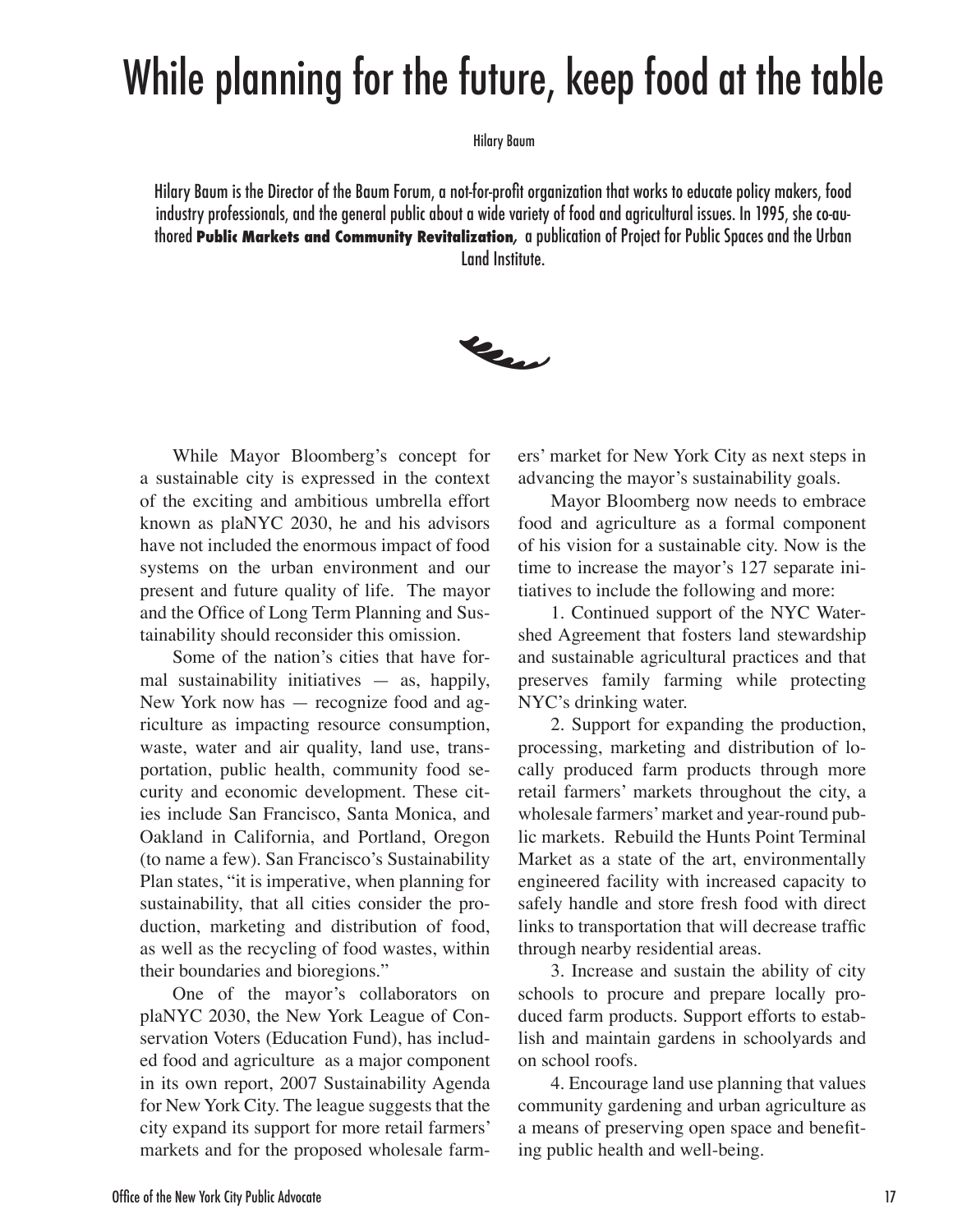5. Augment and protect the diversity and distribution of retail outlets, such as bodegas selling fresh local fruits and vegetables. Improve public health through increased access to affordable nutritious food in all neighborhoods.

 6. Support measures that enable low income residents, being the most vulnerable to diet-related diseases and food insecurity, to participate in and benefit from a more locally-oriented food system through: expanded access to farmers' markets and community supported agriculture; federal food assistance programs and innovative emergency food programs that link to increased consumption of local food; utilization of EBT at farmers' markets; increased utilization of Senior and WIC/Farmers Market Nutrition Programs; Summer School Meals that feature local, seasonal farm products, etc.; and support measures that encourage and enable low income residents to participate in job and entrepreneurial opportunities in the food and agriculture sector.

 7. Develop a city-wide program that recovers and makes use of food waste through composting and other means, linking back to local farms and urban gardens.

 8. Develop a procurement policy for city agencies and institutions that encourages purchase of locally-produced farm products for programs and special events.

 9. Foster collaboration between the Office of Long Term Planning and Sustainability and the newly created office of the Food Policy Coordinator for New York City, the Food Policy Taskforce (which is composed of New York City agencies), and the New York State Department of Agriculture and Markets.  $\lambda$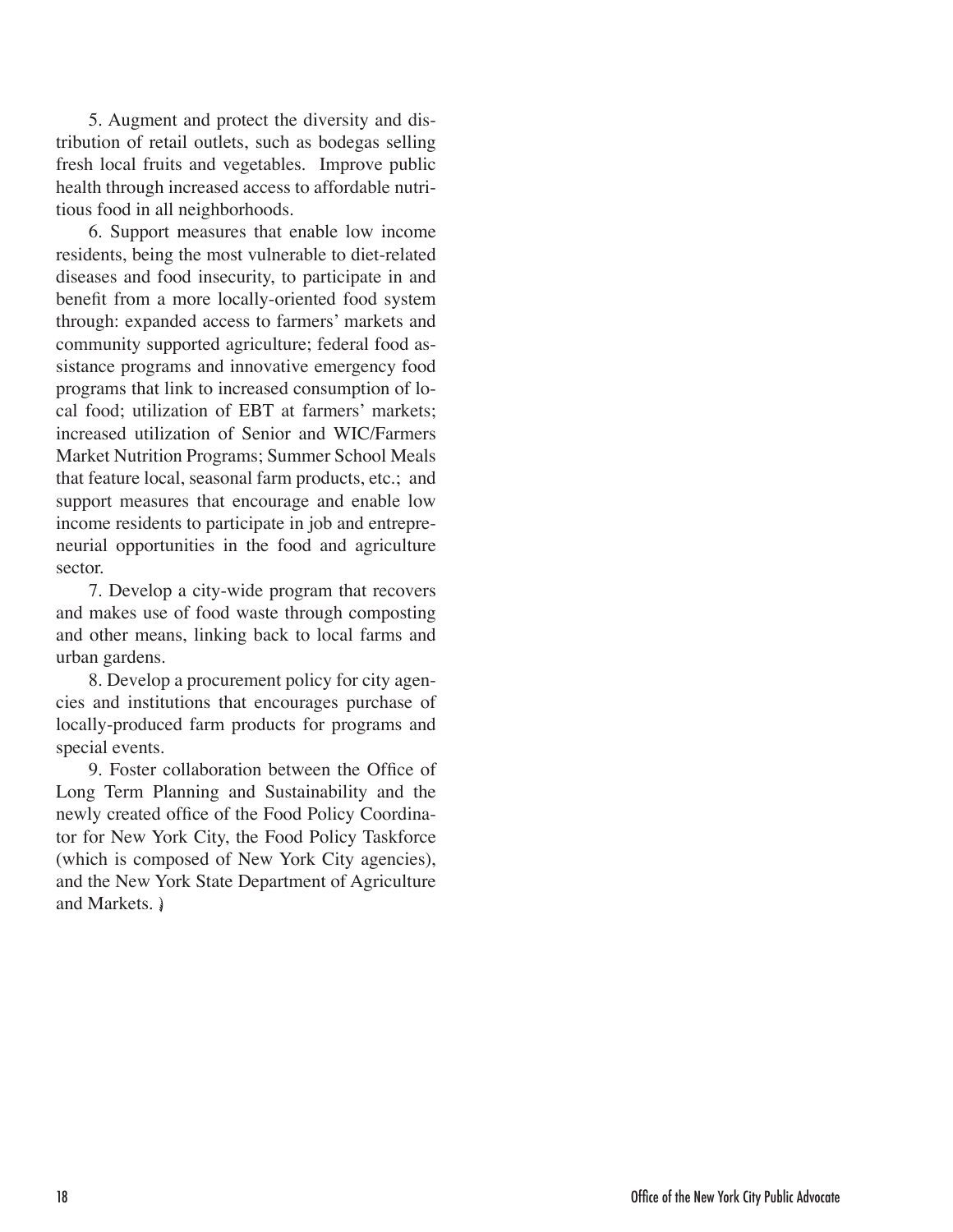### Sustainable city needs children that can think green

The Cloud Institute for Sustainability Education

The mission of The Cloud Institute for Sustainability Education is to ensure the viability of sustainable communities by leveraging changes in K-12 school systems to prepare young people for the shift toward a sustainable future.



 When Albert Einstein said, "The significant problems we face cannot be solved with the same level of thinking we used to create them in the first place," I believe he was talking to educators. We think he knew we would have to create new knowledge and understanding, because passing on only what we already know in the same ways in which it was passed on to us will not, and cannot, contribute to the kind of thinking required to make shifts toward a healthy and sustainable future. We believe that Educating for Sustainability (EfS) comes as close as anything to date to satisfying the need that Einstein articulated so well.

 Why educate for sustainability? Because we have to learn how to live well in our places without undermining their ability to sustain us over time. The foundations of our knowledge, skills and habits of mind are cultivated in our K-12 schools.

 How can Education for Sustainability contribute? How do you educate for the world you want instead of the world you have? To ensure sustainable communities, we will need to create and apply knowledge, employ skills and develop habits of mind that will increase our capacity to make the shift toward sustainability. This requires the development and implementation of transformative learning experiences that create the conditions for people to learn why and how to:

• Think systemically to "solve more than one

problem at a time while minimizing the creation of new problems" (Wendell Berry)

 • Think differently and live well within the means of nature

• Think laterally (out of the box) to meet our self-interests by developing mutually beneficial relationships, continuously improving life on our planet for now and for future generations, turning problems into opportunities and creating value all the while

• Think deeply and critically over time about what is important, about what we want to sustain and about taking personal and collective responsibility for our shared future

 In 2004, the United Nations declared this the Decade of Education for Sustainable Development. The whole world is participating in the decade. In the United States and several other countries in which it has members, the National Association for Independent Schools (NAIS) has taken a leadership role in bringing EfS to their schools and communities. Public school systems around the world have begun to lead their communities in the charge. In the U.S., cities, towns, and municipalities in Vermont, Oregon, Kentucky, New York, California, New Mexico, Wisconsin, Michigan and New Jersey, to name a few, have begun systemic initiatives in EfS that are congruent with the direction that those places want to go. With the generous help of the Nathan Cummings Foundation and the Bay and Paul Foundations,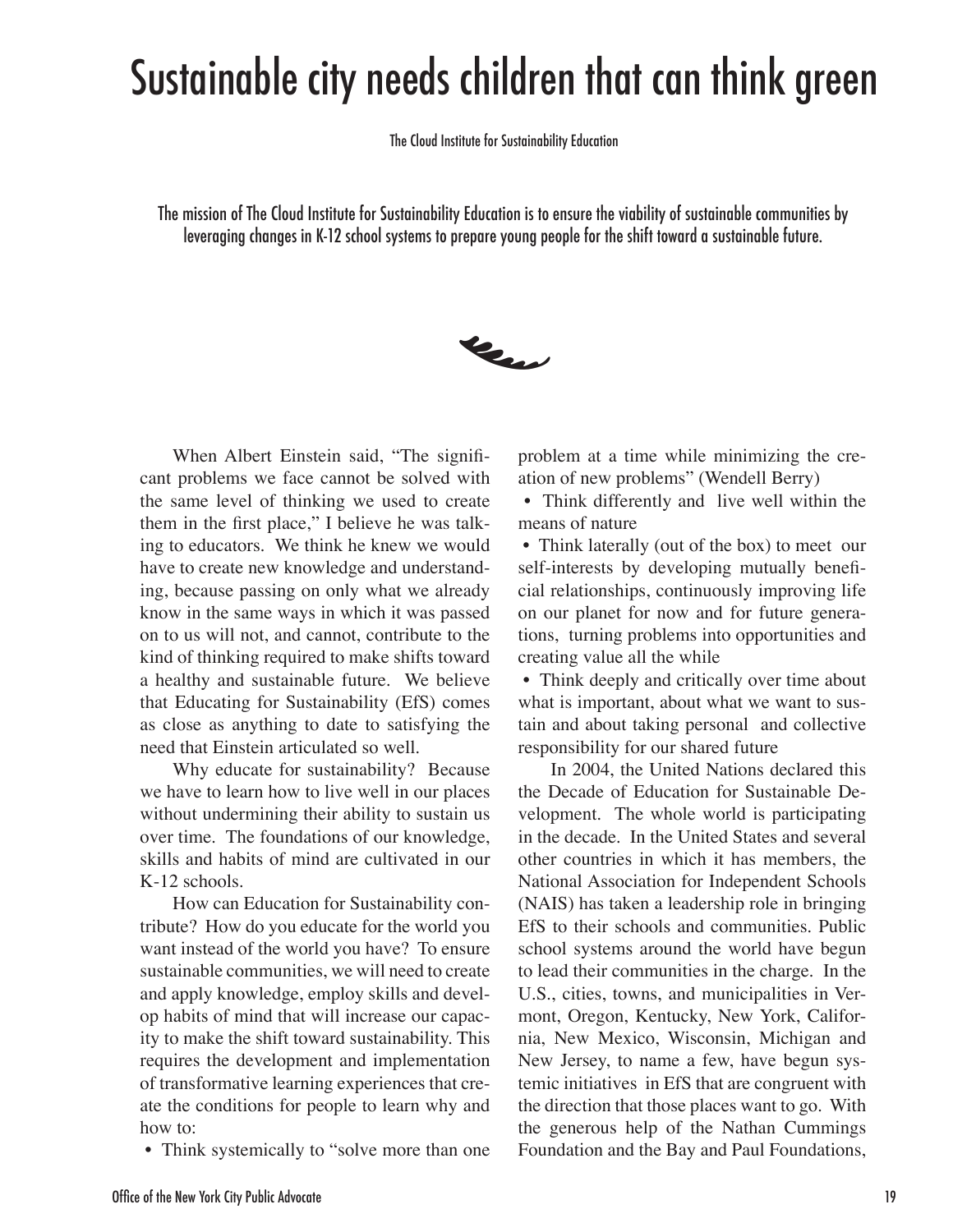many of these places are joining with the Cloud Institute for Sustainability Education in NYC, Peter Senge and the Society for Organizational Learning, and Creative Learning Exchange to develop a national learning community of practice to develop "Schools that Learn in Communities that Learn for a Sustainable Future."

 In New York City, Mayor Bloomberg has launched the plaNYC 2030, a Sustainable NYC Initiative. The Cloud Institute has a partnership with The Mayor's Office of Long Term Planning to weave Education for Sustainability into the fabric of plaNYC 2030. The Cloud Institute has been working for 12 years with the city Department of Education (DOE) to bring EfS to high school students through two full courses of study we developed for them: "Business and Entrepreneurship for the 21st Century" (BEE 21), a Career and Technical Education (CTE) course, and "Inventing the Future: Leadership and Participation for the 21st Century," which is designed to meet and exceed the standards for a Participation in Government course. The Surdna Foundation and the Ewing Foundation have helped make it possible for more and more schools to teach these courses. In this way, more students may develop hope, and a sense of place and purpose, so that they too can contribute to the shift toward sustainability in their communities.

 Schools Chancellor Joel Klein, the city DOE and School Construction Authority have committed to, and are engaged in, a "Green Schools" initiative in collaboration with the U.S. Green Building Council. Their Green Schools Guide will drive design, construction and operation of sustainable school buildings now and into the future. We have an opportunity to link these green buildings to curriculum and instruction. School Food is making the shift as well with the help of Farm to Table legislation, Edible Schoolyards, Baum Forum, Teacher's College, Green Markets and Ag Extension, among many others. It is happening.

 The future of our city is being created now. Today's youth will inherit NYC along with its unique 21st Century challenges. Education for sustainability offers youth the opportunity to create an authentic, hopeful vision for their lives, schools and communities. Further, it involves community stakeholder groups in activities that enhance and strengthen relationships between schools and their communities.

 Einstein was well aware that we don't know what we don't know. We wonder if he ever imagined that schools and communities would work together over time to keep thinking, innovating, collaborating, talking candidly, improving their capabilities, self-correcting and making personal commitments to a shared future.

We imagine it every day.  $\mathbf{\hat{i}}$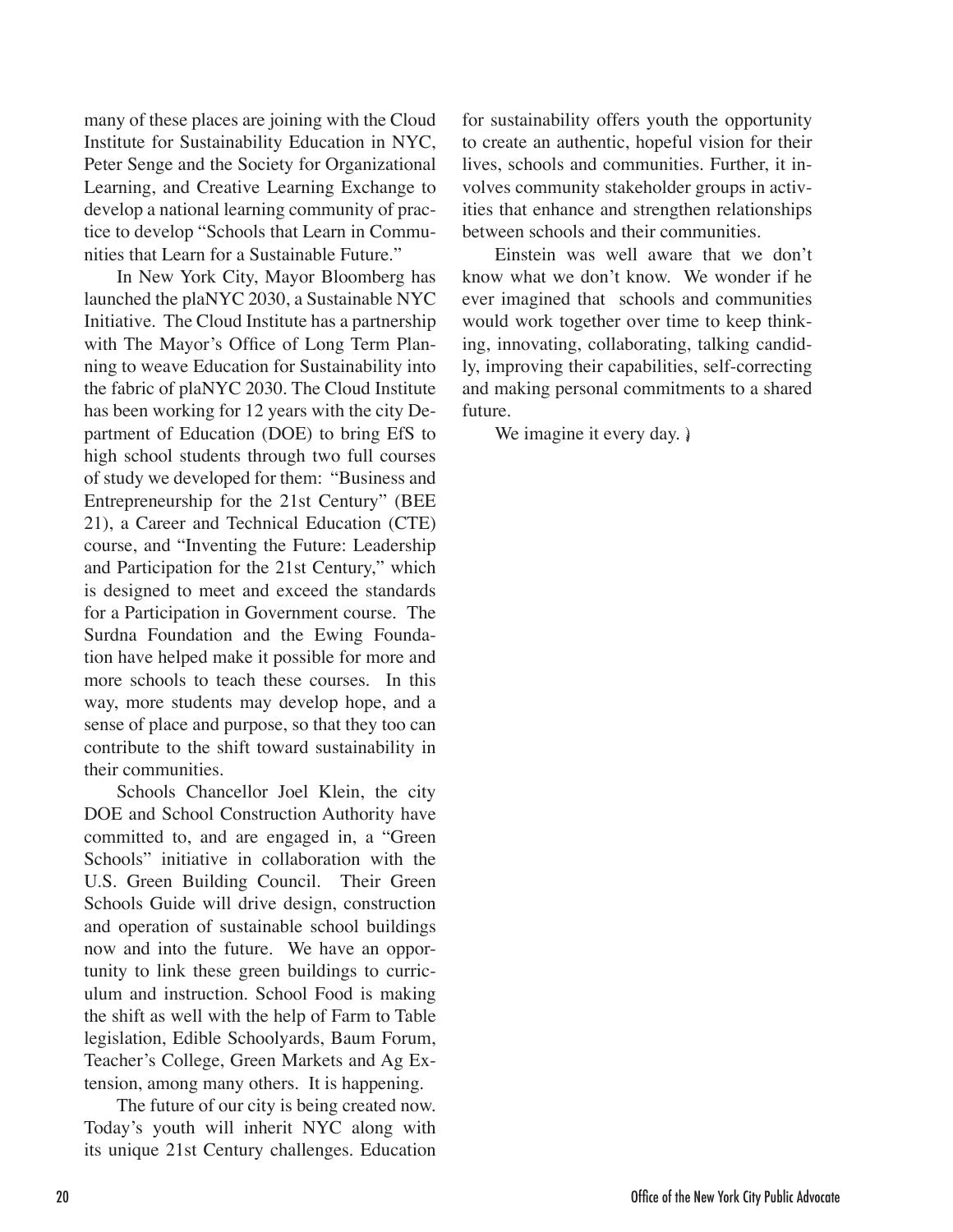# Planning for wildlife is important — especially in cities

Nature Network

Nature Network is a collaboration among organizations dedicated to nurturing a healthy natural environment in the NJ-NY-CT Metropolitan region. Nature Network inspires ecological citizenship by creating and disseminating knowledge and fostering dialogue on critical environmental issues.



 Mayor Bloomberg's plan for 2030 may be the best long-range plan ever written for an American city. However, Nature Network has identified two areas in which there should be ongoing discussion now that the plan has been released.

### **1. Habitat and Wildlife Protection**

 There are two references to wildlife habitat in the plan's section on water capture (page 59) and wetlands (page 126), but they are incidental. Yet there are important natural areas worthy of special protection. New York City has not been protecting several important natural areas within the city despite spending large sums of money restoring nature in other places.

 In order to build support for some of the more demanding public policies aimed at curbing climate change, Americans will need to feel a deeper appreciation for nature. This is no less true in a dense city like ours, where natural systems — not just parks and playgrounds, but also unique ecosystems like those found on Jamaica Bay or the Bronx River — are sometimes hidden in plain sight. City dwellers, like all other Americans, need to learn to live with nature rather than continuing to try to overcome it.

 Nature Network encourages a strong focus on preserving and improving local wildlife and plant habitat.

### **2. Waterfront Development**

 The plan states that, "Today, New York City's 578-mile waterfront offers one of the City's greatest opportunities for residential development." Nature Network would like to discuss the implications of intensive development on the waterfront. Considering the risk of storm surge and with significant sea level rise anticipated as a result of global climate change, serious thought needs to be devoted to an appropriate response. This administration and its successors will need to consider whether to protect the city from the effects of sea level rise and storm surges through engineering techniques or natural means.

 \* \* \* Nature Network has expert members able to talk about these issues and work together towards common goals. M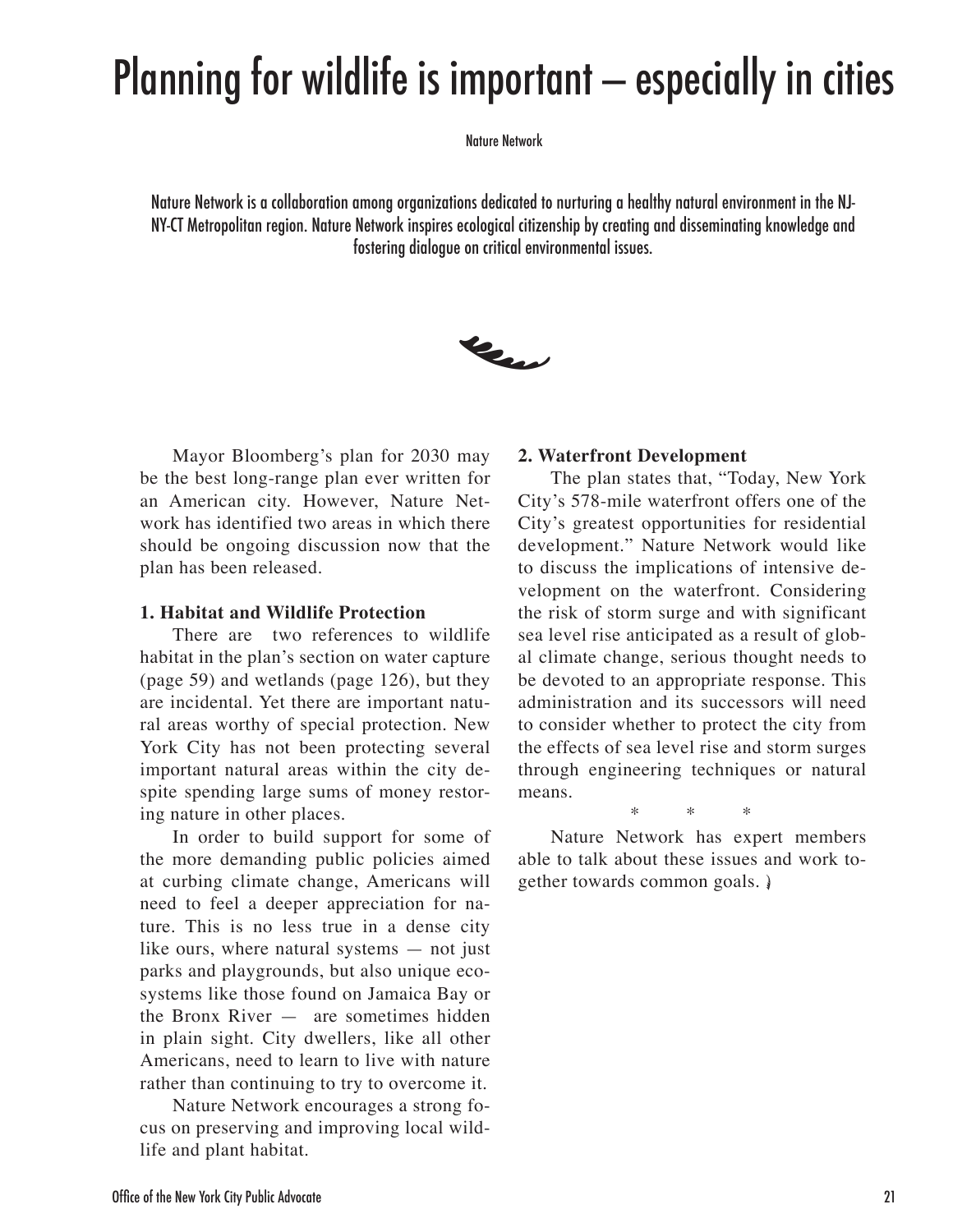### Local talent, local viewpoints, are vital to land use plan

Tom Angotti

Tom Angotti is Professor of Urban Affairs & Planning and Director of the Center for Community Planning & Development at Hunter College/CUNY.



 Mayor Bloomberg's 2030 plan has many good ideas and initiatives, but its fatal flaw is the lack of any significant involvement of neighborhoods and communities. Section 197-a of the New York City Charter establishes a mechanism for developing and approving plans. That mechanism includes public hearings, discussions and votes by community boards, borough presidents, the City Planning Commission and the City Council. The 2030 plan involves none of these forums. It was cooked up in City Hall with the aid of outside consultants. Consultations with community and civic groups were more like managed focus groups where marketing techniques were tested and individuals were never allowed into the decision-making process.

 By keeping the 59 community boards and thousands of community-based organizations outside the decision process, many noble goals outlined in the 2030 Plan are likely to run into local opposition. For example, when it comes time to find locations for proposed housing and "public plazas," the city will find itself in territory strangely unfamiliar to its public relations consultants. Even worse, the city has missed an opportunity to mine the rich collection of local talent, experience and planning ideas, many of which are consistent with and even more developed than those coming out of City Hall.

 This is unfortunately a long-standing pattern and part of a political culture in the city that thwarts democratic engagement in planning. There are now more than 70 community-based plans, developed mostly without city help. Only 10 percent of these have gone through the process established in the City Charter and been officially approved. But even this handful of local plans has been virtually ignored by city agencies and the City Planning Department, who maintain that the plans are "only" advisory.

 The 2030 plan could be a much-needed framework for community-based planning, which should not be divorced from city-wide needs and policy considerations. But the 2030 plan promises a continuing top-down approach. If it were to go through the Chartermandated process, it would invariably come out a much richer plan with much better prospects for implementation. Skeptics will scoff at the idea of review by all 59 community boards, pointing to their shortcomings and instances in which the board membership fails to truly reflect community residents. But this would be a good opportunity to strengthen the boards as foundations of local democracy, provide them the resources needed to fulfill their mission and insist that they be inclusive and representative of their constituencies. If they become partners in formulating the city's long-term goals, the city will have a much better chance of achieving those goals.)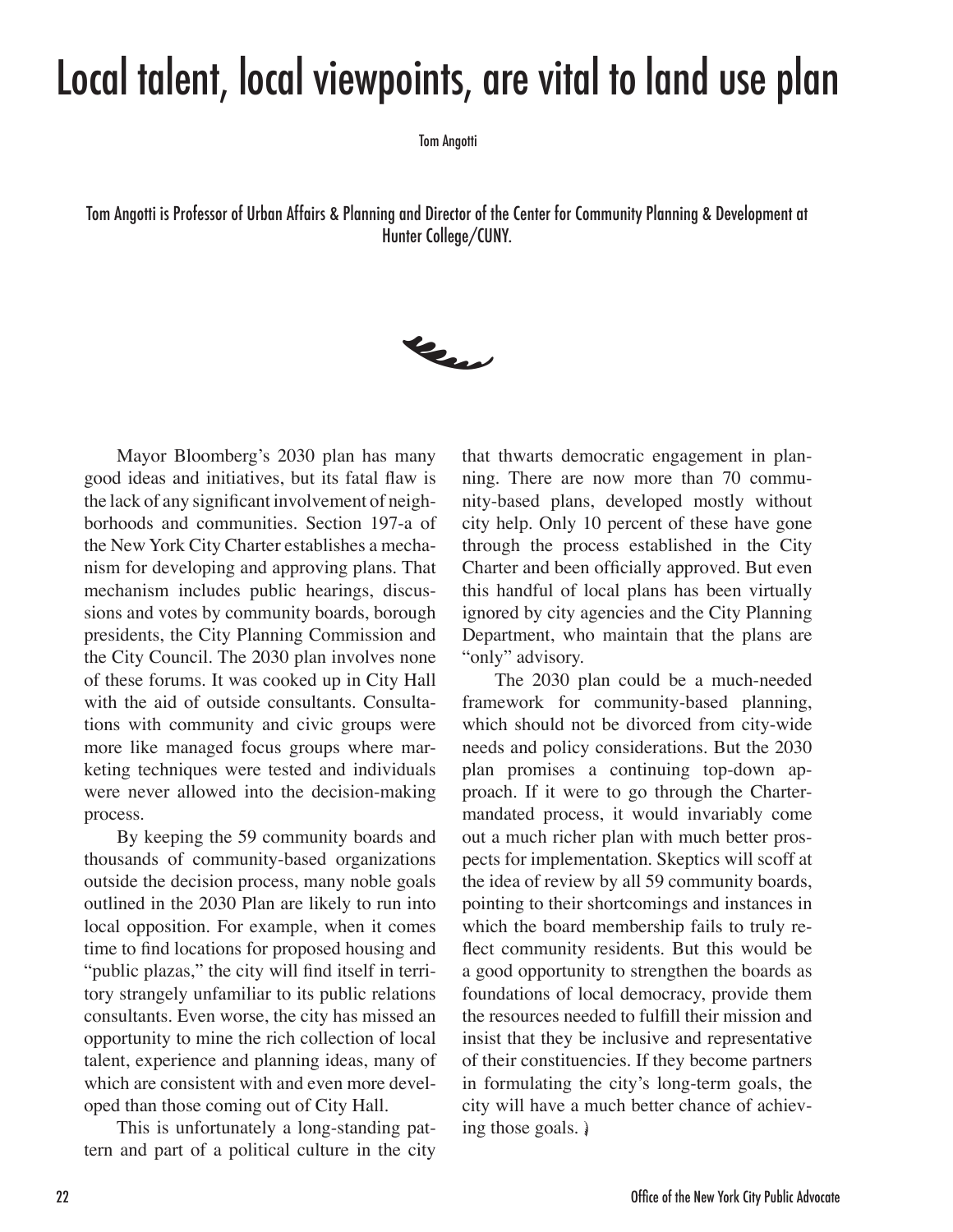### Housing preservation as important as new construction

Association for Neighborhood and Housing Development

The Association for Neighborhood and Housing Development is a membership organization of New York City non-profit neighborhood housing groups. Its mission is to ensure flourishing neighborhoods and decent, affordable housing for all New Yorkers.



 The Mayor's 2030 Plan lays out 127 bold and detailed proposals for updating the city's aging infrastructure, moving toward more sustainable energy provision and turning back the effects of global warming. While we applaud the mayor for undertaking this important initiative, it falls short in a critical area: affordable housing. The mayor's plan for creating an additional 265,000 housing units focuses mainly on making more land available for development. This strategy alone is both incomplete and troubling as it will not increase the pool of affordable homes nor guarantee that safe, decent housing remains within reach for low- and middle-income residents over the long-term.

 A truly comprehensive plan for solving the city's housing crisis would commit to:

 • Ensuring the permanent affordability of all units built with city and state financing;

• Incorporating affordability terms into any rezoning or land use decision; and

 • Embracing an asset-management-based approach for preserving our existing affordable homes.

 Specifically, in terms of preservation, the city must come to see itself as a steward who is dedicated to maintaining and improving housing quality through effective code enforcement, protecting rent-regulated stock through repeal of High Rent Vacancy Decontrol and ensuring that not another unit of Mitchell-Lama or HUD-assisted housing is lost by providing

more incentives for owners to keep their properties affordable.

#### **The Mayor's Plan for Housing**

 To accommodate the almost 1 million additional New Yorkers expected by 2030, the mayor intends to increase the supply of vacant and under-built land available for housing development. Increasing the supply will be accomplished through:

 1. Large private applications (26,400 to 28,300 units);

 2. Publicly-initiated rezonings (54,000 to 80,400 units);

 3. Creating new housing on public land (29,400 to 42,000 units);

 3. Exploring additional areas of opportunity such as decking over rail yards (208,600 to 346,600 units)

 These strategies are expected to expand the supply potential by almost 500,000 units, which would help reduce the gap between zoned capacity and built units that has driven prices upward. As the portfolio of city-owned land is virtually gone, undertaking a comprehensive survey of prospective buildable lots is a worthy endeavor. Other positive aspects of this approach are its focus on identifying land that has access to public transportation or is in need of environmental remediation, along with its recognition that development must preserve a neighborhood's character and respond to the needs of current residents.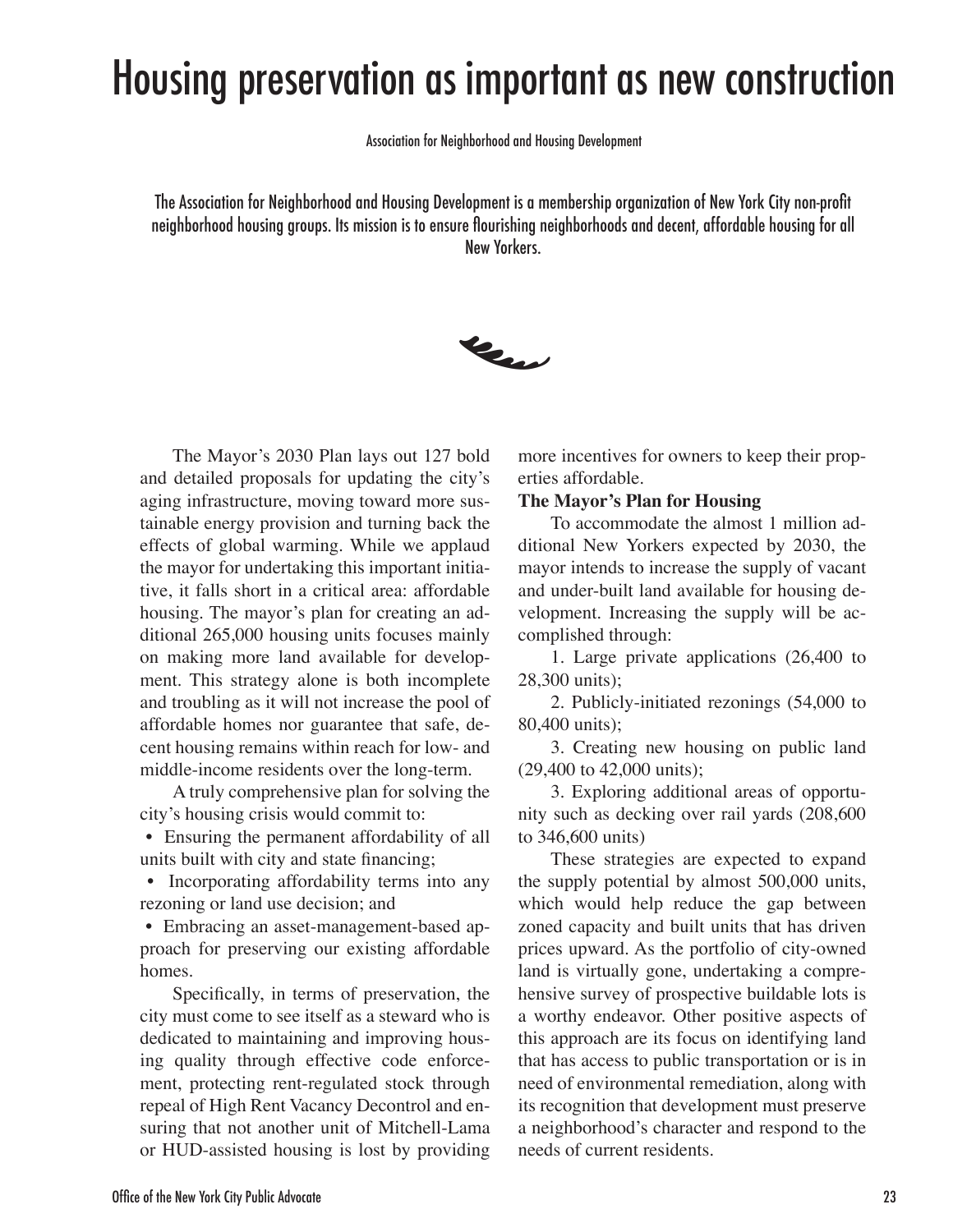The mayor believes that by decreasing the "scarcity premium" developers now pay for limited buildable sites, the overall price of housing will fall enough to ease the affordability crisis. Demand will always overwhelm supply in New York City, however, so prices are unlikely to fall substantially regardless of how many units are added. In addition, this strategy fails to account for certain factors that have limited available land in the past, including local opposition to upzonings, the reluctance of public agencies to turn over valuable real estate and the incredible capital costs that will come with decking and environmental remediation. Also, without targeted subsidies and a strong rent regulation system, there is no assurance that additional units will be affordable to low- and middle-income New Yorkers. Moreover, while many of the 127 initiatives have new revenue streams attached, no new financial resources have been targeted for housing.

 The fundamental problem with this approach, however, is that it ignores the fact that every year we lose affordable units by the thousands. Between 2002 and 2005, the city lost roughly 260,000 affordable units or more than 85,000 a year. To put this in perspective, it is more than 2-1/2 times greater than the 31,599 building permits, the highest number ever, the city issued in 2005. The lost units were in the following categories:

 • More than 205,000 that were affordable to households earning 80 percent of Area Median Income (\$50,000 for a family of four) due to rising rents and stagnant incomes

 • More than 44,000 units of rent-regulated housing; and

 • Almost 10,000 units of Mitchell-Lama and project-based Section 8 housing

 If these losses continue, additional units will be little more than a drop in the bucket. While expanded production is instrumental in ensuring that enough housing is available, the city cannot solely hope to build its way out of the crisis. Rather, the city must produce housing that is permanently affordable when public land, subsidy or other incentives are used. It

also must preserve what we have through effective code enforcement, strengthening rent regulations and protecting Mitchell-Lama and HUD-assisted properties.

**How We Can Solve the Affordability Crisis** In his speech the mayor said, "Long-term investments do not make for good politics, but do make for good cities." We could not agree more. During our conversations with the Mayor's Office of Long Term Planning and Sustainability and HPD around plaNYC, we repeatedly expressed our belief that any use of public land, subsidy or other incentives must meet a high standard of public benefit: permanent affordability. Unfortunately, the mayor's own housing plan, the New Housing Marketplace Plan, fails to make this long-term investment.

### **New Housing Marketplace Plan**

While the mayor's New Housing Marketplace Plan is an unprecedented investment to create or preserve 165,000 units, it falls short of meeting the city's enduring housing needs. A recent article in The New York Times raised this very concern and questioned whether the New Housing Marketplace Plan would produce a net increase or merely replenish a depleted stock of low-cost homes. In fact, it may not even meet this lesser objective as owners of the first projects created under the mayor's plan will have the opportunity to pre-pay their mortgages and bring the units to market long before 2030.

 Although the expiring-use crisis that now plagues both Mitchell-Lama and HUD-assisted stock is widely documented, the New Housing Marketplace Plan fails to avert a similar crisis by not establishing long-term affordability restrictions. As more and more workingclass New Yorkers pay more than 30 percent of their income for housing or are forced to leave the city altogether, it seems logical for the city to shift to a policy that provides incentives for creation of low- and moderate-income housing and that requires that it remain affordable permanently. This approach is both an efficient use of taxpayer dollars and an essential step toward preserving the economic diversity of the city.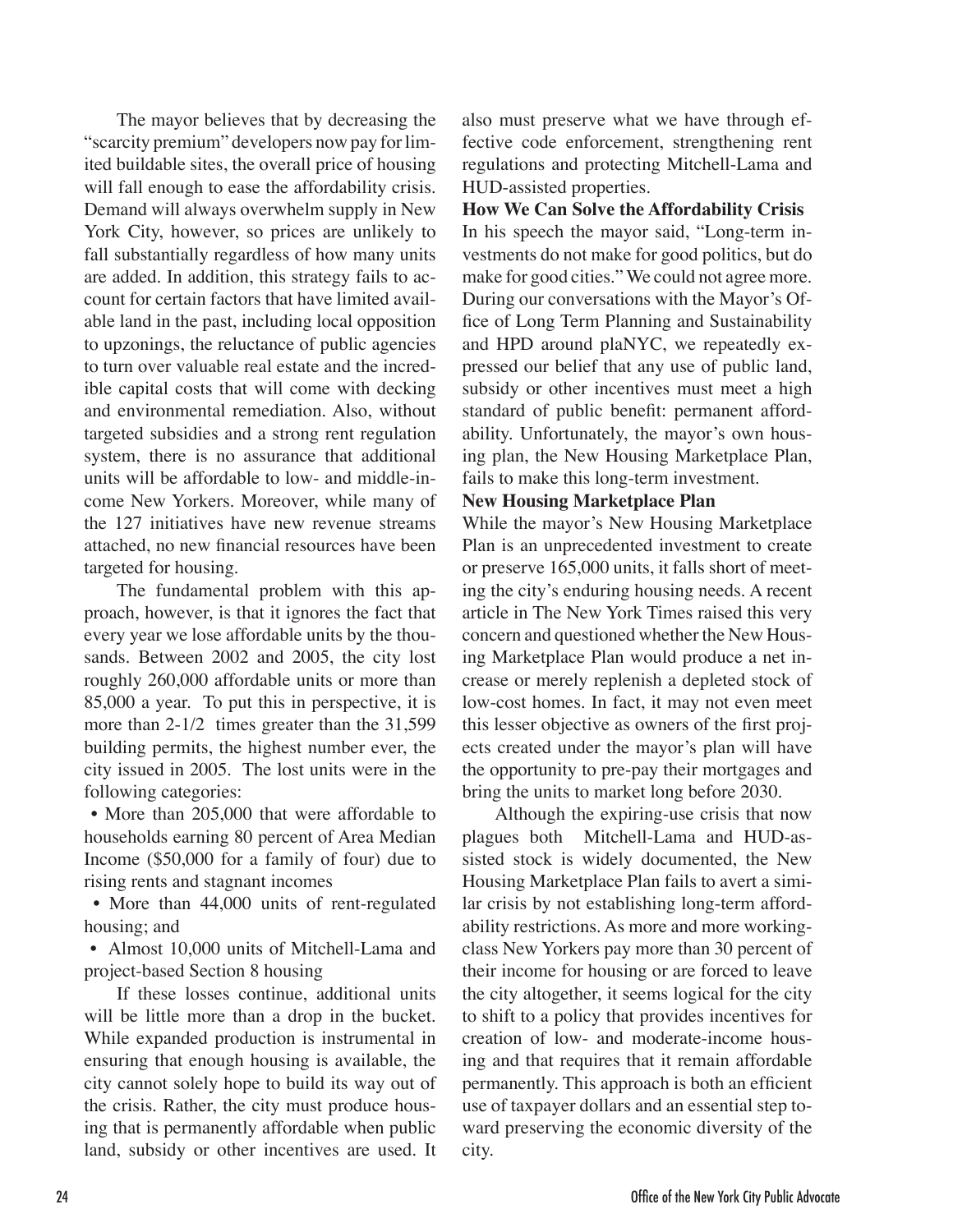#### **Inclusionary Zoning & Other Land Use Policy**

The city's pledge to expand the use of Inclusionary Zoning, which allows for larger buildings if developers include affordable units, was another promising aspect of the mayor's plan. Inclusionary Zoning has been used successfully in Brooklyn, Manhattan and Queens and could lead to the production of more than 6,000 new affordable units. Expanded use of this strategy is especially welcome because the non-market rate units are permanently affordable.

 The city must also institute a land use policy that does not disqualify current residents by pricing them out of new units. For example, 60 percent of Queens residents will not be able to afford any of the 5,000 new apartments being built as part of the Queens West project, despite a \$150 million contribution from the city. The city's practice of promoting gentrification, as it is doing with Queens West, must be stopped.

### **The Importance of Stewardship**

 The significance of preserving every unit of the city's affordable housing is particularly evident when considering who currently occupies it and what is being built to replace it.

 First, a large percentage of the city's affordable housing stock is occupied by senior citizens. According to the Department of City Planning, New York will be a much older city in 2030. In fact, more than one-third of the city's 1 million new residents will be elderly, which will put an even greater strain on the shrinking pool of low-cost apartments.

 Second, most of the housing development across the city is not being built for poor families or seniors on fixed incomes, even though millions of public dollars are used. Thus, it is especially critical that we do not lose another affordable unit due to physical maintenance, High Rent Vacancy Decontrol or opt-outs and fail-outs.

#### **Physical Maintenance**

 Overall, the physical condition of New York City's housing stock is improving. The city should be recognized for its efforts to improve housing quality through both the Targeted Cyclical Enforcement Program (T-CEP) and the recent Safe Housing Act. However, housing quality remains a persistent and alarming problem in the city's poorest neighborhoods. According to the most recent census survey, more than 75,000 apartments were severely distressed, with five or more hazardous maintenance violations. For tenants, housing maintenance and repair issues can make daily living dangerous and are often related to displacement of low-income people.

 New York City tenants lodge almost 600,000 complaints about maintenance conditions in their apartments each year, but there remain 2.8 million open maintenance violations known to the city Department of Housing Preservation and Development. This is largely because the city is unable to follow-up by assessing penalties if landlords do not repair apartments. Other major cities use a "Repair Enforcement Board" model that achieves a much higher rate of compliance. ANHD believes a similar model should be adopted here and is working with the state and city to make this happen.

### **Protect Rent Regulated Stock**

 Each year, more than 14,000 apartments lose their affordability when they are removed from Rent Stabilization or Rent Control. Ten thousand of these are lost because of "High Rent Vacancy Decontrol." Passed in 1997, but only widely used in recent years, High Rent Vacancy Decontrol allows landlords to permanently remove a vacant apartment from rent regulation if it has a legal regulated rent of \$2,000 or more per month. Increasingly, landlords are using whatever tools they can to remove tenants from apartments renting for less than \$2,000, then raising the legal regulated rent to the \$2,000 threshold by using the loophole of making "improvements" in the apartment and passing along the cost to tenants.

 Two of the main tools used by landlords to remove tenants are frivolous evictions and tenant harassment. It has been reported widely that the Pinnacle Group issued eviction notices to residents in 25 percent of its 20,000 units. In fact, citywide evictions were up by nearly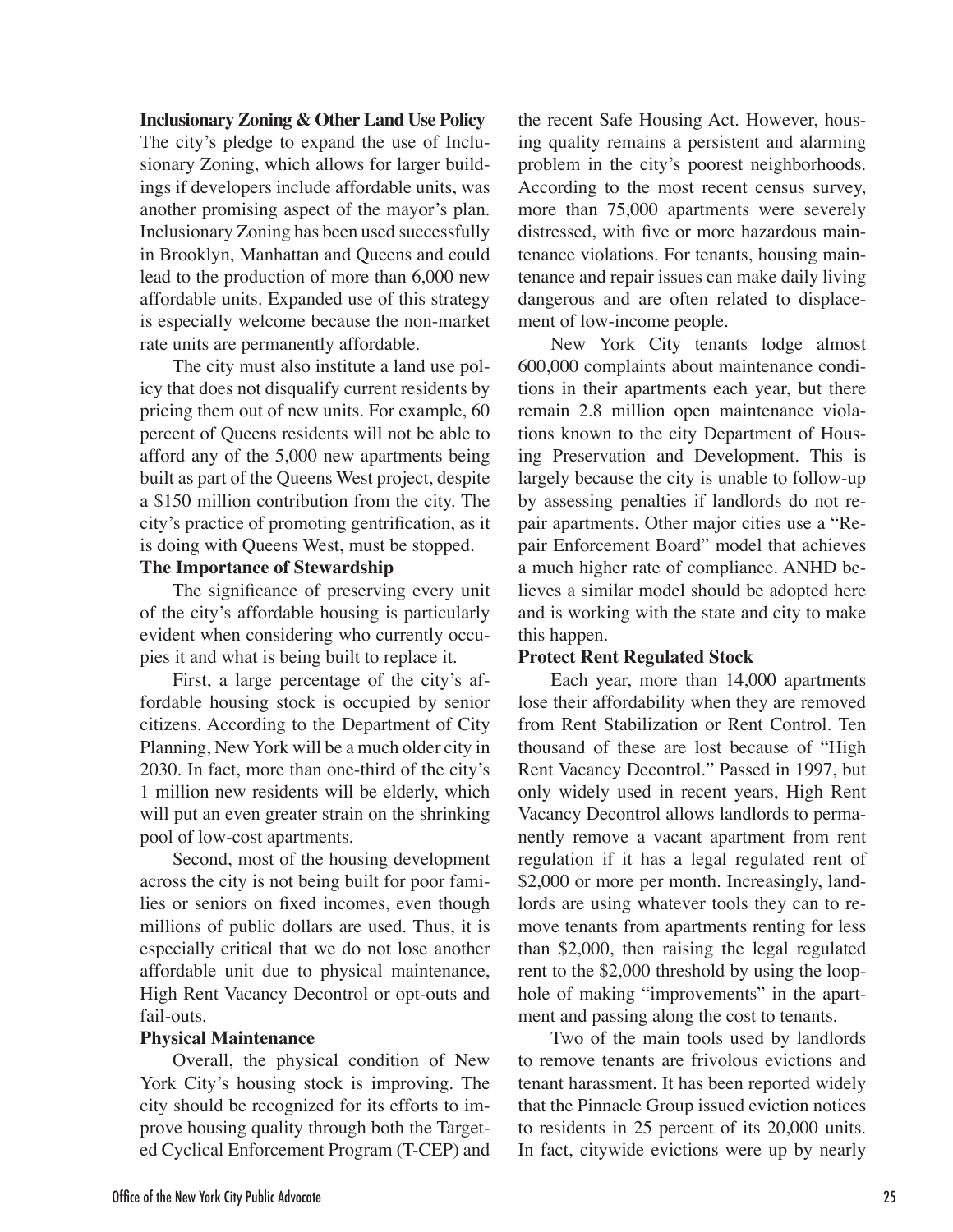8 percent in 2006. Tenants also have reported more sophisticated forms of harassment, such as overly aggressive legal cases not backed up by facts, fraudulent legal notices, threats based on immigration status, repeated pressure to accept a buy-out and denial of essential services.

 ANHD is working with the City Council and HPD on legislation that would allow tenants, for the first time, to sue landlords for harassment in housing court. We also urge the mayor to use his influence in Albany to persuade the Governor and legislature to repeal High Rent Vacancy Decontrol before the rentregulated stock is decimated. This would not cost the city anything but would go a long way toward protecting the homes of thousands of New Yorkers.

#### **Mitchell-Lama and Project-based Section 8**

 In New York City, there are 114,000 Mitchell-Lama units and 77,000 HUD-assisted apartments. These properties, which are located in every borough, often anchor entire neighborhoods and provide security for tenants who otherwise would be pushed out due to gentrification. Mitchell-Lama and Project-based Section 8 properties house people with very low incomes. In fact, the median household incomes are about \$22,500 and \$11,500 respectively. Also, roughly 40 percent of units are occupied by seniors and people living with disabilities who would have few alternative housing options if displaced. Unfortunately, many of these properties are now at risk due to market pressures that drive owners to not renew their subsidy contracts, fiscal mismanagement or physical neglect.

 As mentioned above, losses for both Mitchell-Lama and Project-based Section 8 properties have accelerated recently due to the city's super-heated housing market. While political opposition to the sale of Starrett City has been encouraging, more than 1,000 other Mitchell-Lama apartments left the program since the proposed sale was announced. These losses significantly undermine the city's efforts to build and preserve affordable housing under the New Housing Marketplace Plan. Unfortunately, no

new efforts were announced to preserve these assets.

 We believe that the city must begin to see itself as a steward charged with protecting every unit of affordable housing. We urge the mayor to create an entity whose primary focus is asset management rather than production or compliance. This entity would work with tenants, monitor at-risk properties and provide incentives for landlords to stay in these programs.

### **Community Planning**

 We believe the time is right for the city to abandon its piecemeal rezonings and undertake a comprehensive, community-based planning initiative to ensure that its zoning policies promote growth that is smart, equitable and strategic. Building on its outstanding outreach during the planning stages, we encourage the mayor's office to institutionalize a transparent and comprehensive process going forward by regularly inviting input from local residents and community groups. To make certain that residents can participate actively, the city should also provide resources and training.

### **Going Forward**

 Twenty-five years ago, New York City symbolized urban decay. Today the city is thriving economically, culturally and socially. We congratulate the mayor and his staff for their bold plan, and we believe the plaNYC initiative is a great first step toward building a greener, greater New York. While the mayor should be applauded for his vision, as advocates we must work to ensure his plan preserves the economic, racial and cultural diversity of the city.

 The mayor closed his remarks by urging New Yorkers to think big, swing for the fences and work with him to create a 21st Century city. As we demonstrated throughout the planning process, the affordable housing community is eager to serve as a partner in that endeavor. However, we also present a challenge to the mayor: as New York City becomes a model for sustainable, green living, it also must serve as a pioneer in providing safe, decent housing that is permanently affordable. We are optimistic that history will remember this administration as one that met this challenge.)